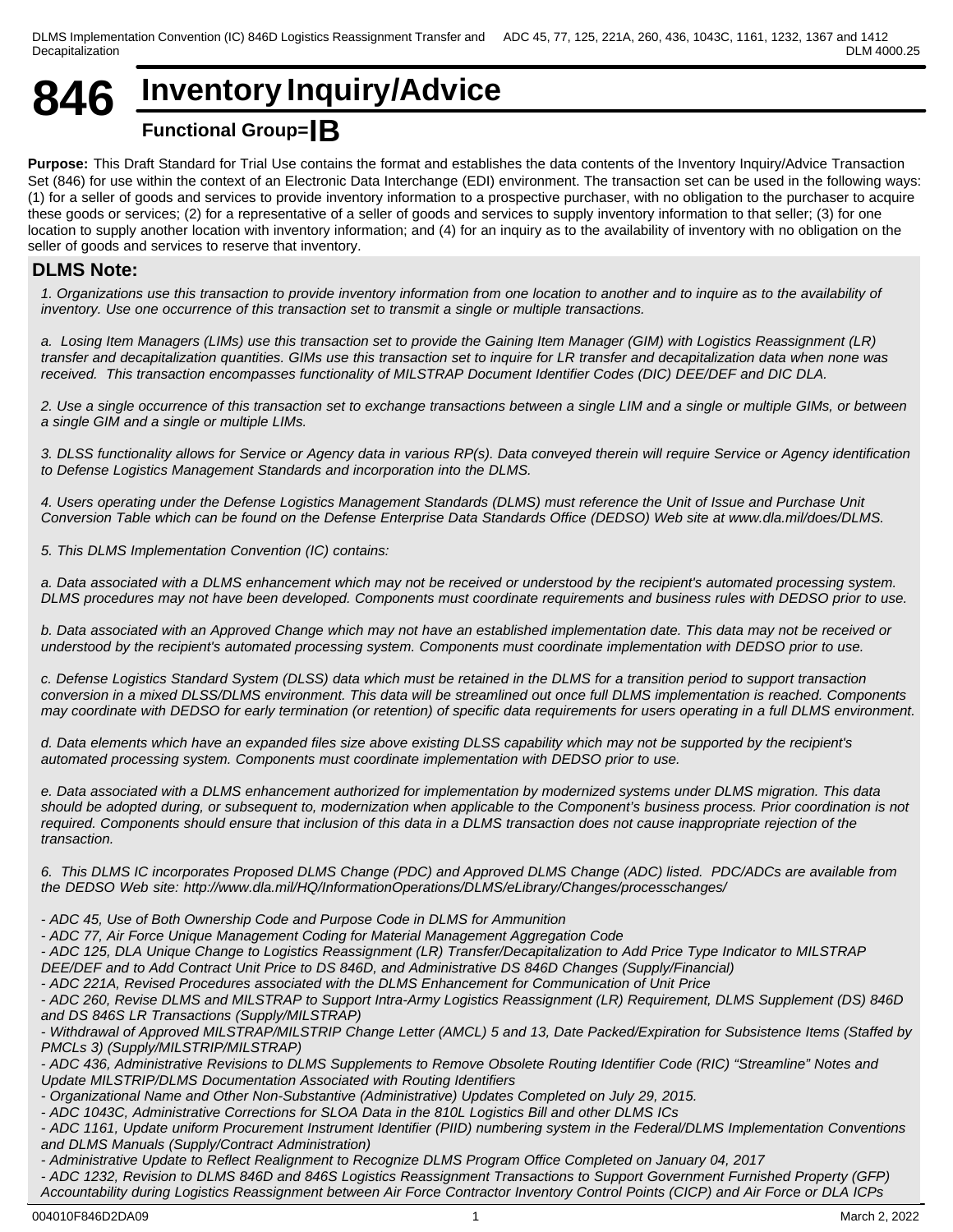*- Administrative Update to Reflect Realignment of DLMS Program Office to Enterprise Business Standards Office (EBSO) - Completed on August 09, 2018*

*- ADC 1367, Administrative Update to Convert Federal Notes to DLMS Notes within DLMS Implementation Conventions*

*- Administrative Update to Reflect Realignment of Enterprise Business Standards Office (EBSO) to Defense Enterprise Data Standards Office (DEDSO) - Completed on March 2, 2022*

*- ADC 1412, Replacement of Data Universal Numbering System Number with Unique Entity Identifier and Electronic Funds Transfer Indicator to Wide Area Workflow*

# **Heading:**

| <u>Pos</u>     | $\underline{\mathsf{Id}}$ | <b>Segment Name</b>                               | <u>Req</u> | <b>Max Use</b> | Repeat                                         | <b>Notes</b> | <b>Usage</b> |
|----------------|---------------------------|---------------------------------------------------|------------|----------------|------------------------------------------------|--------------|--------------|
| 010            | <b>ST</b>                 | <b>Transaction Set Header</b>                     | M          |                |                                                |              | Must use     |
| 020            | <b>BIA</b>                | Beginning Segment for Inventory<br>Inquiry/Advice | M          |                |                                                |              | Must use     |
| $* 040$        | <b>CUR</b>                | Currency                                          | O          | 1              |                                                |              | Not Used     |
| $* 050$        | <b>DTM</b>                | Date/Time Reference                               | O          | 10             |                                                |              | Not Used     |
| $* 060$        | <b>REF</b>                | Reference Identification                          | O          | 12             |                                                |              | Not Used     |
| $* 070$        | <b>PER</b>                | Administrative Communications<br>Contact          | O          | 3              |                                                |              | Not Used     |
| $*075$         | <b>MEA</b>                | Measurements                                      | $\circ$    | 20             |                                                |              | Not Used     |
| LOOP ID - N1   |                           |                                                   |            |                | $\overline{5}$<br>Used<br>Not Used<br>Not Used |              |              |
| 080            | N <sub>1</sub>            | Name                                              | $\circ$    | 1              |                                                |              |              |
| $* 090$        | N <sub>2</sub>            | <b>Additional Name Information</b>                | O          | $\overline{2}$ |                                                |              |              |
| $*100$         | N <sub>3</sub>            | Address Information                               | O          | 2              |                                                |              |              |
| $*110$         | N <sub>4</sub>            | Geographic Location                               | O          |                |                                                |              | Not Used     |
| $*120$         | <b>REF</b>                | Reference Identification                          | O          | 12             |                                                |              | Not Used     |
| $*130$         | <b>PER</b>                | <b>Administrative Communications</b><br>Contact   | O          | 3              |                                                |              | Not Used     |
| * LOOP ID - LM |                           |                                                   |            |                | 10                                             |              |              |
| $*140$         | LM                        | Code Source Information                           | O          | 1              |                                                |              | Not Used     |
| 150            | LQ                        | <b>Industry Code</b>                              | M          | 100            |                                                |              | Not Used     |
|                |                           |                                                   |            |                |                                                |              |              |

## **Detail:**

| <u>Pos</u>           | <u>ld</u>  | <b>Segment Name</b>                                     | <b>Req</b> | <b>Max Use</b> | Repeat | <b>Notes</b> | <b>Usage</b> |
|----------------------|------------|---------------------------------------------------------|------------|----------------|--------|--------------|--------------|
| <b>LOOP ID - LIN</b> |            |                                                         |            |                | 10000  |              |              |
| 010                  | LIN        | Item Identification                                     | M          | 1              |        |              | Must use     |
| $* 030$              | <b>PID</b> | Product/Item Description                                | O          | 200            |        |              | Not Used     |
| $* 040$              | <b>MEA</b> | Measurements                                            | O          | 40             |        |              | Not Used     |
| $* 050$              | <b>PKG</b> | Marking, Packaging, Loading                             | O          | 25             |        |              | Not Used     |
| 100                  | <b>DTM</b> | Date/Time Reference                                     | O          | 10             |        |              | Used         |
| 110                  | <b>CTP</b> | Pricing Information                                     | O          | 25             |        |              | Used         |
| $*120$               | <b>CUR</b> | Currency                                                | O          | -1             |        |              | Not Used     |
| $*130$               | <b>SAC</b> | Service, Promotion, Allowance,<br>or Charge Information | O          | 25             |        |              | Not Used     |
| 140                  | <b>REF</b> | Reference Identification                                | O          | >1             |        |              | Used         |
| $*150$               | PER        | <b>Administrative Communications</b><br>Contact         | O          | 3              |        |              | Not Used     |
| $*220$               | SDQ        | <b>Destination Quantity</b>                             | O          | 500            |        |              | Not Used     |
| $*230$               | <b>MAN</b> | <b>Marks and Numbers</b>                                | O          | -1             |        |              | Not Used     |
| $*235$               | <b>UIT</b> | Unit Detail                                             | O          | 5              |        |              | Not Used     |
| 240                  | <b>CS</b>  | <b>Contract Summary</b>                                 | O          |                |        |              | Used         |
| $*250$               | <b>DD</b>  | <b>Demand Detail</b>                                    | O          | >1             |        |              | Not Used     |
| $*255$               | G53        | Maintenance Type                                        | O          | 1              |        |              | Not Used     |
| $*256$               | <b>PCT</b> | <b>Percent Amounts</b>                                  | O          | >1             |        |              | Not Used     |
| 257                  | LDT        | Lead Time                                               | O          | 12             |        |              | Not Used     |
| <b>LOOP ID - LM</b>  |            |                                                         |            |                | 10     |              |              |
| 260                  | <b>LM</b>  | Code Source Information                                 | O          |                |        |              | Used         |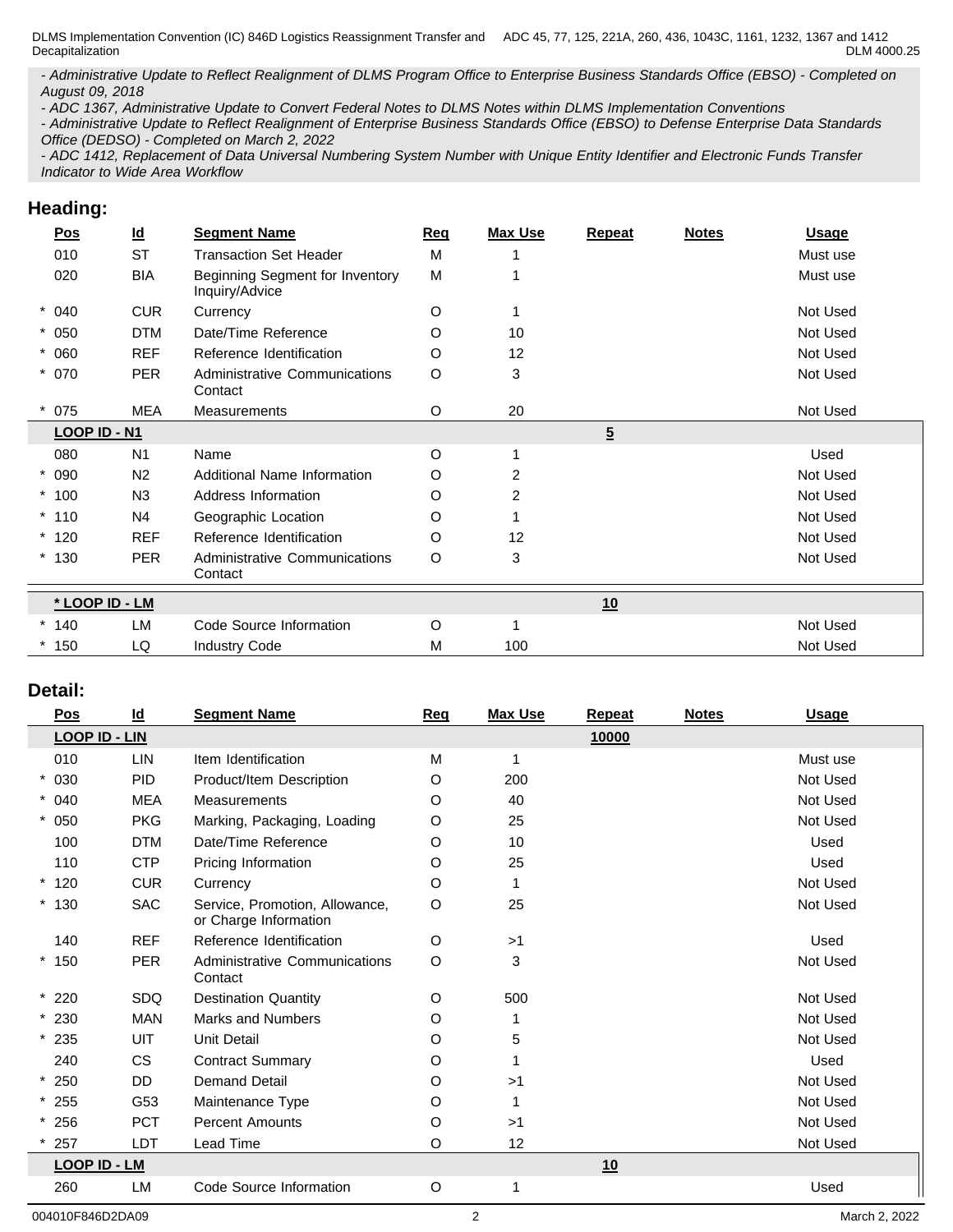| Pos      | $\underline{\mathsf{Id}}$ | <b>Segment Name</b>                      | Req         | <b>Max Use</b>          | Repeat         | <b>Notes</b> | <b>Usage</b> |
|----------|---------------------------|------------------------------------------|-------------|-------------------------|----------------|--------------|--------------|
| 270      | LQ                        | <b>Industry Code</b>                     | M           | 100                     |                |              | Must use     |
|          | * LOOP ID - SLN           |                                          |             |                         | 1000           |              |              |
| $*280$   | <b>SLN</b>                | Subline Item Detail                      | O           | 1                       |                |              | Not Used     |
| $*290$   | PID                       | Product/Item Description                 | O           | 200                     |                |              | Not Used     |
| $*300$   | <b>MEA</b>                | Measurements                             | O           | 40                      |                |              | Not Used     |
| 310      | <b>PKG</b>                | Marking, Packaging, Loading              | O           | 25                      |                |              | Not Used     |
|          | * LOOP ID - MAN           |                                          |             |                         | <b>100</b>     |              |              |
| $*312$   | <b>MAN</b>                | Marks and Numbers                        | $\mathsf O$ | 1                       |                |              | Not Used     |
| 314      | <b>MEA</b>                | Measurements                             | O           | 40                      |                |              | Not Used     |
|          | <b>LOOP ID - QTY</b>      |                                          |             |                         | 99             |              |              |
| 320      | QTY                       | Quantity                                 | $\mathsf O$ | 1                       |                |              | Used         |
| $*330$   | <b>UIT</b>                | <b>Unit Detail</b>                       | O           | 12                      |                |              | Not Used     |
| $*340$   | <b>MEA</b>                | Measurements                             | O           | 25                      |                |              | Not Used     |
| $*350$   | LDT                       | Lead Time                                | O           | 12                      |                |              | Not Used     |
| 355      | <b>DTM</b>                | Date/Time Reference                      | O           | 10                      |                |              | Not Used     |
|          | * LOOP ID - SCH           |                                          |             |                         | 25             |              |              |
| 360      | <b>SCH</b>                | Line Item Schedule                       | $\mathsf O$ | 1                       |                |              | Not Used     |
| 370      | <b>MEA</b>                | Measurements                             | O           | 25                      |                |              | Not Used     |
|          |                           |                                          |             |                         |                |              |              |
|          | <b>LOOP ID - LM</b>       |                                          |             |                         | $\geq 1$       |              |              |
| 375      | LM                        | Code Source Information                  | $\mathsf O$ | 1                       |                |              | Used         |
| 376      | LQ                        | <b>Industry Code</b>                     | M           | 100                     |                |              | Must use     |
|          | * LOOP ID - LS            |                                          |             |                         | $\overline{1}$ |              |              |
| 380      | <b>LS</b>                 | Loop Header                              | $\mathsf O$ | 1                       |                |              | Not Used     |
|          | * LOOP ID - REF           |                                          |             |                         | $\geq 1$       | N2/390L      |              |
| 390      | <b>REF</b>                | Reference Identification                 | O           | $\mathbf{1}$            |                | N2/390       | Not Used     |
| $* 400$  | <b>DTM</b>                | Date/Time Reference                      | O           | >1                      |                |              | Not Used     |
| 410      | N <sub>1</sub>            | Name                                     | O           | 1                       |                |              | Not Used     |
|          | * LOOP ID - LM            |                                          |             |                         | 10             |              |              |
| $* 420$  | LM                        | Code Source Information                  | O           | 1                       |                |              | Not Used     |
| 430      | LQ                        | <b>Industry Code</b>                     | M           | 100                     |                |              | Not Used     |
| 440      | <b>LE</b>                 | Loop Trailer                             | M           | 1                       |                |              | Not Used     |
|          | LOOP ID - N1              |                                          |             |                         | 200            |              |              |
| 450      | N1                        | Name                                     | O           | 1                       |                |              | Used         |
| $* 460$  | N <sub>2</sub>            | Additional Name Information              | O           | $\overline{c}$          |                |              | Not Used     |
| $* 470$  | N3                        | Address Information                      | O           | $\overline{\mathbf{c}}$ |                |              | Not Used     |
| $* 480$  | N4                        | Geographic Location                      | O           | 1                       |                |              | Not Used     |
| $* 490$  | <b>REF</b>                | Reference Identification                 | O           | 12                      |                |              | Not Used     |
| $*500$   | <b>PER</b>                | Administrative Communications<br>Contact | O           | 3                       |                |              | Not Used     |
| Summary: |                           |                                          |             |                         |                |              |              |

| <u>Pos</u> | Id<br>_             | <b>Seament Name</b>            | Req        | <b>Max Use</b> | Repeat | <b>Notes</b> | <u>Usage</u> |
|------------|---------------------|--------------------------------|------------|----------------|--------|--------------|--------------|
| $* 010$    | ~__                 | <b>Transaction Totals</b>      |            |                |        | N3/010       | Not Used     |
| 020        | $\sim$ $\sim$<br>⊃⊏ | <b>Fransaction Set Trailer</b> | <b>IVI</b> |                |        |              | Must use     |

## **Notes:**

2/390L The REF loop conveys serial number, lot number, and inventory data.

2/390 The REF loop conveys serial number, lot number, and inventory data.

3/010 Number of line items (CTT01) is the accumulation of number of LIN segments. If used, hash total (CTT02) is the sum of the values of the quantities (QTY02) of each QTY segment.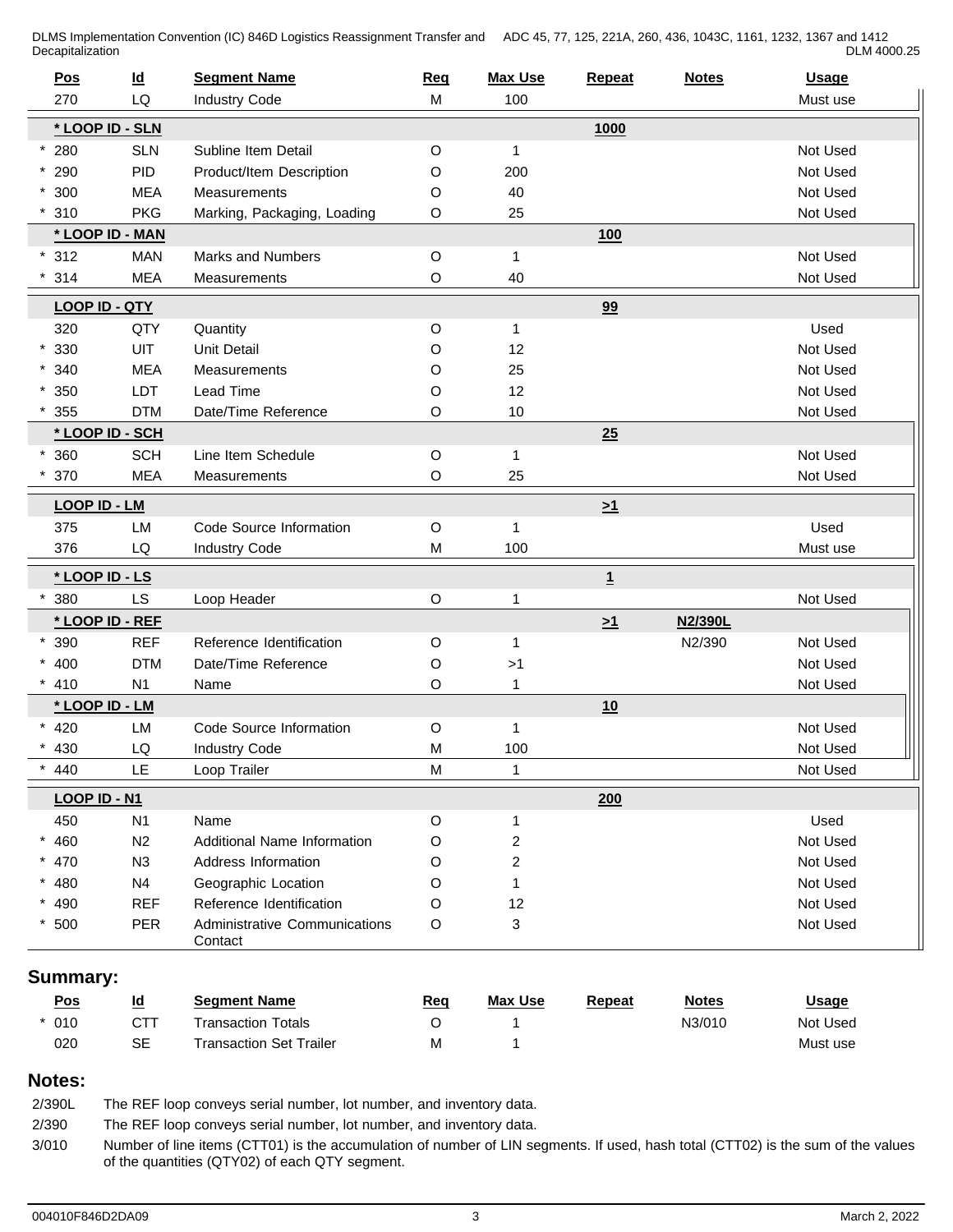# **ST Transaction Set Header Pos: 010 Pos: 010 Max: Max:**

**Heading - Mandatory Loop: N/A Elements: 2**

**User Option (Usage):** Must use

**Purpose:** To indicate the start of a transaction set and to assign a control number

## **Semantics:**

1. The transaction set identifier (ST01) used by the translation routines of the interchange partners to select the appropriate transaction set definition (e.g., 810 selects the Invoice Transaction Set).

| <b>Ref</b>       | $\underline{\mathsf{Id}}$ | <b>Element Name</b>                                                                                                                                                      | Req                                              | <u>Type</u> | Min/Max | Usage    | <u>Rep</u> |  |  |  |  |  |
|------------------|---------------------------|--------------------------------------------------------------------------------------------------------------------------------------------------------------------------|--------------------------------------------------|-------------|---------|----------|------------|--|--|--|--|--|
| ST <sub>01</sub> | 143                       | <b>Transaction Set Identifier Code</b>                                                                                                                                   | M                                                | ID          | 3/3     | Must use |            |  |  |  |  |  |
|                  |                           | <b>Description:</b> Code uniquely identifying a<br><b>Transaction Set</b>                                                                                                |                                                  |             |         |          |            |  |  |  |  |  |
|                  |                           |                                                                                                                                                                          | CodeList Summary (Total Codes: 298, Included: 1) |             |         |          |            |  |  |  |  |  |
|                  |                           | Code Name                                                                                                                                                                |                                                  |             |         |          |            |  |  |  |  |  |
|                  |                           | 846<br>Inventory Inquiry/Advice                                                                                                                                          |                                                  |             |         |          |            |  |  |  |  |  |
| ST <sub>02</sub> | 329                       | <b>Transaction Set Control Number</b>                                                                                                                                    | M                                                | AN          | 4/9     | Must use |            |  |  |  |  |  |
|                  |                           | <b>Description:</b> Identifying control number<br>that must be unique within the transaction<br>set functional group assigned by the<br>originator for a transaction set |                                                  |             |         |          |            |  |  |  |  |  |
|                  |                           | <b>DLMS Note:</b> A unique number assigned by<br>the originator of the transaction set, or the<br>originator's application program.                                      |                                                  |             |         |          |            |  |  |  |  |  |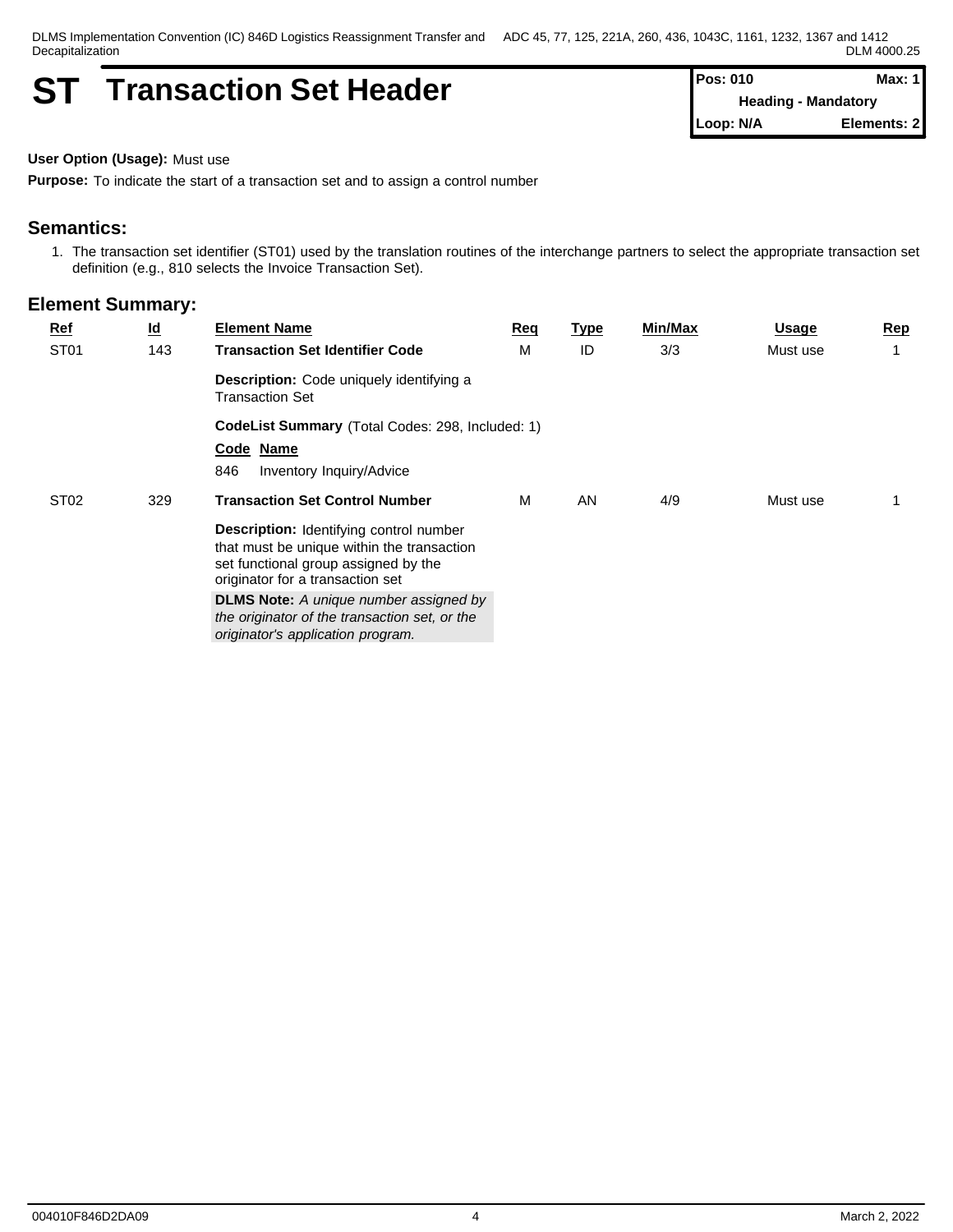# **BIA Beginning Segment for Inventory Inquiry/Advice**

| Pos: 020  | Max: 11                    |
|-----------|----------------------------|
|           | <b>Heading - Mandatory</b> |
| Loop: N/A | Elements: 6                |

**User Option (Usage):** Must use

**Purpose:** To indicate the beginning of an Inventory Inquiry/Advice Transaction Set

# **Semantics:**

- 1. BIA03 identifies the number of the inquiry/advice that is transferred.
- 2. BIA04 identifies the date of the inquiry/advice that is transferred.
- 3. BIA05 identifies the time of the inquiry/advice that is transferred.

| <b>Ref</b> | $\underline{\mathsf{Id}}$ | <b>Element Name</b>                                                                                                                                                                                                                                                                                                                                                     | Req | <b>Type</b> | Min/Max | <b>Usage</b> | <b>Rep</b> |  |  |  |  |
|------------|---------------------------|-------------------------------------------------------------------------------------------------------------------------------------------------------------------------------------------------------------------------------------------------------------------------------------------------------------------------------------------------------------------------|-----|-------------|---------|--------------|------------|--|--|--|--|
| BIA01      | 353                       | <b>Transaction Set Purpose Code</b>                                                                                                                                                                                                                                                                                                                                     | м   | ID          | 2/2     | Must use     | 1          |  |  |  |  |
|            |                           | Description: Code identifying purpose of<br>transaction set                                                                                                                                                                                                                                                                                                             |     |             |         |              |            |  |  |  |  |
|            |                           | CodeList Summary (Total Codes: 65, Included: 2)                                                                                                                                                                                                                                                                                                                         |     |             |         |              |            |  |  |  |  |
|            |                           | Code Name                                                                                                                                                                                                                                                                                                                                                               |     |             |         |              |            |  |  |  |  |
|            |                           | 00<br>Original                                                                                                                                                                                                                                                                                                                                                          |     |             |         |              |            |  |  |  |  |
|            |                           | <b>Simulation Exercise</b><br>77                                                                                                                                                                                                                                                                                                                                        |     |             |         |              |            |  |  |  |  |
|            |                           | <b>DLMS Note:</b>                                                                                                                                                                                                                                                                                                                                                       |     |             |         |              |            |  |  |  |  |
|            |                           | Use to identify a simulated mobilization exercise transaction set. Activities initiating simulated<br>mobilization exercises must ensure complete coordination with all activities involved. All transaction set<br>recipients must use extreme caution to ensure that individual transactions do not process as actions<br>documents which affect accountable records. |     |             |         |              |            |  |  |  |  |
| BIA02      | 755                       | <b>Report Type Code</b>                                                                                                                                                                                                                                                                                                                                                 | м   | ID          | 2/2     | Must use     | 1          |  |  |  |  |
|            |                           | <b>Description:</b> Code indicating the title or<br>contents of a document, report or<br>supporting item                                                                                                                                                                                                                                                                |     |             |         |              |            |  |  |  |  |
|            |                           | CodeList Summary (Total Codes: 522, Included: 2)                                                                                                                                                                                                                                                                                                                        |     |             |         |              |            |  |  |  |  |
|            |                           | Code Name                                                                                                                                                                                                                                                                                                                                                               |     |             |         |              |            |  |  |  |  |
|            |                           | TK<br>Logistics Transfer Inquiry                                                                                                                                                                                                                                                                                                                                        |     |             |         |              |            |  |  |  |  |
|            |                           | <b>DLMS Note:</b>                                                                                                                                                                                                                                                                                                                                                       |     |             |         |              |            |  |  |  |  |
|            |                           | Use to identify an LR transfer/decapitalization inquiry. (MILSTRAP DIC DLA functionality.)                                                                                                                                                                                                                                                                              |     |             |         |              |            |  |  |  |  |
|            |                           | <b>TL</b><br>Logistics Transfer Advice                                                                                                                                                                                                                                                                                                                                  |     |             |         |              |            |  |  |  |  |
|            |                           | <b>DLMS Note:</b>                                                                                                                                                                                                                                                                                                                                                       |     |             |         |              |            |  |  |  |  |
|            |                           | Use to identify an LR transfer/decapitalization transaction. (MILSTRAP DIC DEE/DEF functionality.)                                                                                                                                                                                                                                                                      |     |             |         |              |            |  |  |  |  |
| BIA03      | 127                       | <b>Reference Identification</b>                                                                                                                                                                                                                                                                                                                                         | M   | AN          | 1/30    | Must use     | 1          |  |  |  |  |
|            |                           | Description: Reference information as<br>defined for a particular Transaction Set or<br>as specified by the Reference Identification<br>Qualifier                                                                                                                                                                                                                       |     |             |         |              |            |  |  |  |  |
|            |                           | <b>DLMS Note:</b> Use code "Z" for this data<br>element to satisfy mandatory X12 syntax<br>requirements.                                                                                                                                                                                                                                                                |     |             |         |              |            |  |  |  |  |
| BIA04      | 373                       | <b>Date</b>                                                                                                                                                                                                                                                                                                                                                             | M   | DT          | 8/8     | Must use     | 1          |  |  |  |  |
|            |                           | Description: Date expressed as<br><b>CCYYMMDD</b>                                                                                                                                                                                                                                                                                                                       |     |             |         |              |            |  |  |  |  |
|            |                           | <b>DLMS Note:</b> 1. This date is the date of<br>transaction set preparation and<br>corresponds to the Universal Time                                                                                                                                                                                                                                                   |     |             |         |              |            |  |  |  |  |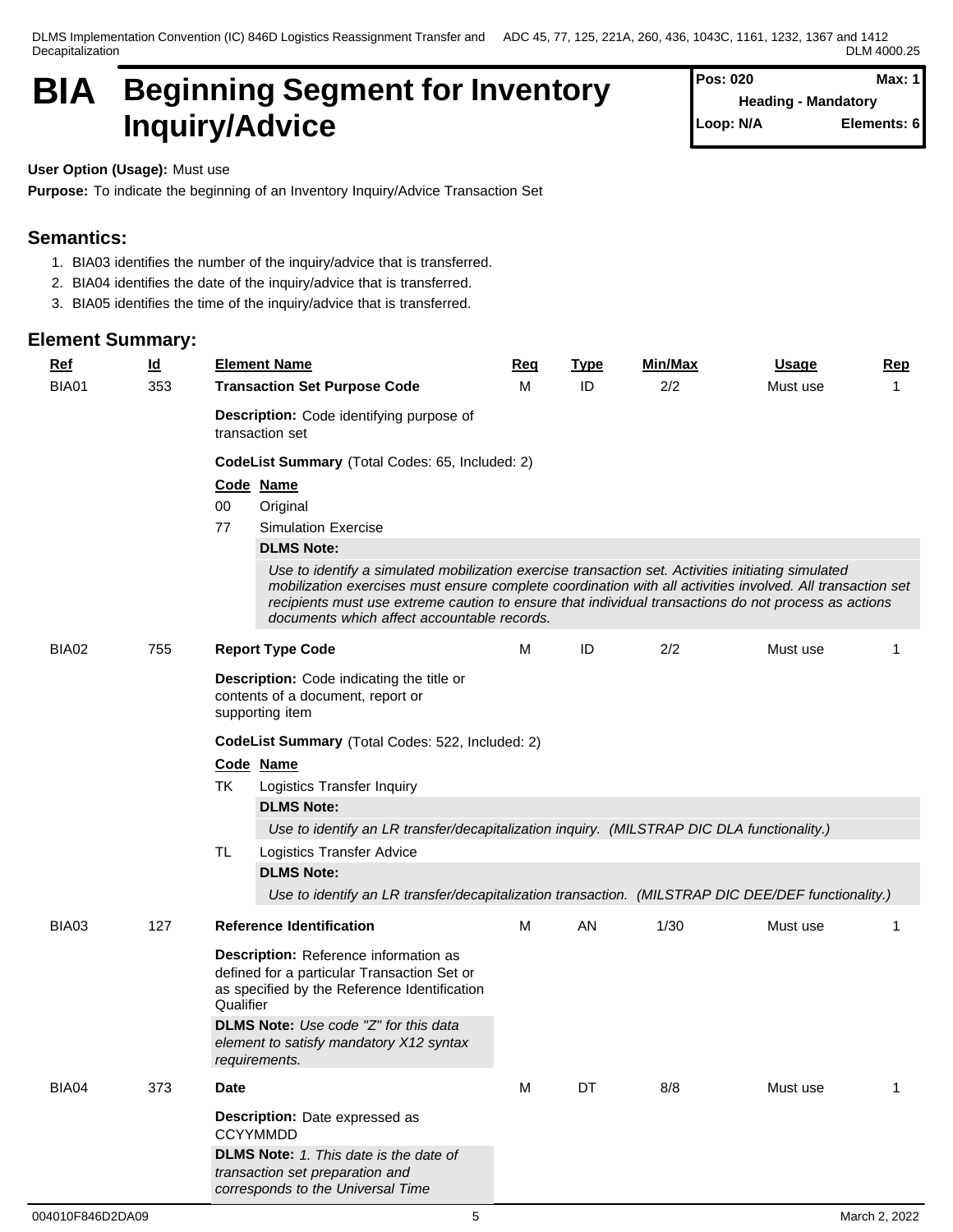| Ref   | $\underline{\mathsf{Id}}$ | <b>Element Name</b>                                                                                                                                                                                                                                                                                                                                                                                                      | Rea     | <b>Type</b> | <b>Min/Max</b> | Usage | Rep |  |  |  |  |
|-------|---------------------------|--------------------------------------------------------------------------------------------------------------------------------------------------------------------------------------------------------------------------------------------------------------------------------------------------------------------------------------------------------------------------------------------------------------------------|---------|-------------|----------------|-------|-----|--|--|--|--|
|       |                           | Coordinate (UTC).                                                                                                                                                                                                                                                                                                                                                                                                        |         |             |                |       |     |  |  |  |  |
|       |                           | 2. Authorized DLMS enhancement; see<br>introductory DLMS note 5e.                                                                                                                                                                                                                                                                                                                                                        |         |             |                |       |     |  |  |  |  |
| BIA05 | 337                       | Time                                                                                                                                                                                                                                                                                                                                                                                                                     | O       | <b>TM</b>   | 4/8            | Used  | -1  |  |  |  |  |
|       |                           | Description: Time expressed in 24-hour<br>clock time as follows: HHMM, or HHMMSS,<br>or HHMMSSD, or HHMMSSDD, where $H =$<br>hours (00-23), $M =$ minutes (00-59), $S =$<br>integer seconds (00-59) and $DD = decimal$<br>seconds; decimal seconds are expressed<br>as follows: $D = \text{tenths}$ (0-9) and $DD =$<br>hundredths (00-99)                                                                               |         |             |                |       |     |  |  |  |  |
|       |                           | <b>DLMS Note:</b> 1. Express the originating<br>activity's time of transaction set preparation<br>in UTC.                                                                                                                                                                                                                                                                                                                |         |             |                |       |     |  |  |  |  |
|       |                           | 2. Express time in a four-position (HHMM)<br>format.                                                                                                                                                                                                                                                                                                                                                                     |         |             |                |       |     |  |  |  |  |
|       |                           | 3. Authorized DLMS enhancement: see<br>introductory DLMS note 5e.                                                                                                                                                                                                                                                                                                                                                        |         |             |                |       |     |  |  |  |  |
| BIA06 | 306                       | <b>Action Code</b>                                                                                                                                                                                                                                                                                                                                                                                                       | $\circ$ | ID          | 1/2            | Used  | -1  |  |  |  |  |
|       |                           | <b>Description:</b> Code indicating type of action                                                                                                                                                                                                                                                                                                                                                                       |         |             |                |       |     |  |  |  |  |
|       |                           | CodeList Summary (Total Codes: 296, Included: 1)                                                                                                                                                                                                                                                                                                                                                                         |         |             |                |       |     |  |  |  |  |
|       |                           | Code Name                                                                                                                                                                                                                                                                                                                                                                                                                |         |             |                |       |     |  |  |  |  |
|       |                           | FI.<br>File                                                                                                                                                                                                                                                                                                                                                                                                              |         |             |                |       |     |  |  |  |  |
|       |                           | <b>DLMS Note:</b>                                                                                                                                                                                                                                                                                                                                                                                                        |         |             |                |       |     |  |  |  |  |
|       |                           | 1. Authorized for Air Force contractor inventory control point (CICP) use to provide an image of the LR<br>transfer/decapitalization transaction to the Air Force accountable property system record (APSR), only<br>when the CICP is providing the APSR an image of a transaction that the CICP received from an<br>external system. There will be no 2/N106/450 code TO for this transaction image. Refer to ADC 1232. |         |             |                |       |     |  |  |  |  |
|       |                           | 2. Authorized for DAAS use when DAAS creates an image for the Air Force APSR, of a transaction that<br>the Air Force CICP sent to a GIM or LIM. DAAS creates the image when CICP sends an 846D<br>transaction to an external system other than the APSR and includes 2/N101/450/ZD and                                                                                                                                   |         |             |                |       |     |  |  |  |  |

*2/N106/450/PK. There will be no 2/N106/450 code TO for this transaction image. Refer to ADC 1232.*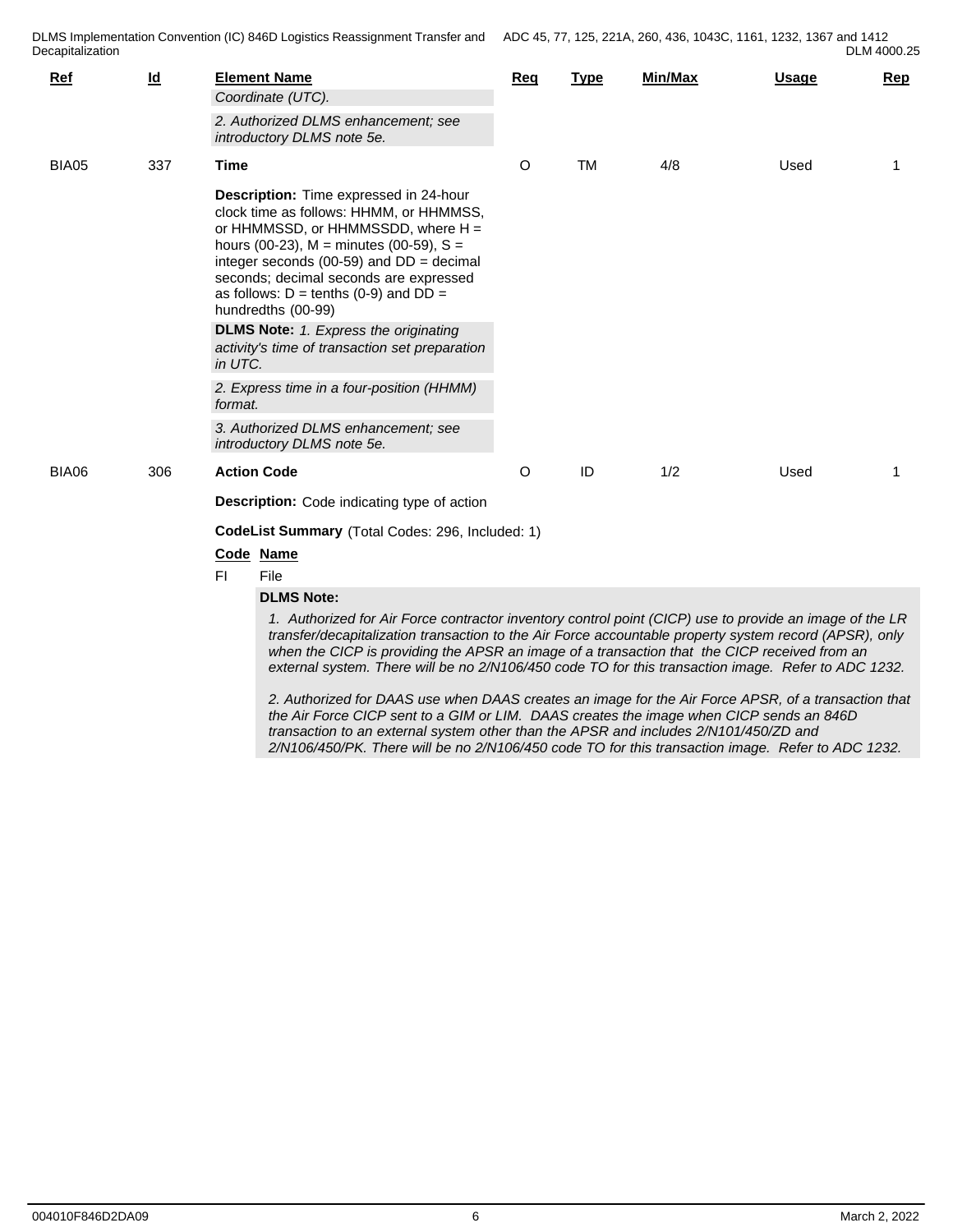| <b>N1</b> |             | <b>Pos: 080</b>           | <b>Max: 1</b> |  |
|-----------|-------------|---------------------------|---------------|--|
|           | <b>Name</b> | <b>Heading - Optional</b> |               |  |
|           |             | Loop: N1                  | Elements: 4   |  |

# **User Option (Usage):** Used

**Purpose:** To identify a party by type of organization, name, and code

# **Syntax Rules:**

- 1. R0203 At least one of N102 or N103 is required.
- 2. P0304 If either N103 or N104 is present, then the other is required.

# **Comments:**

- 1. This segment, used alone, provides the most efficient method of providing organizational identification. To obtain this efficiency the "ID Code" (N104) must provide a key to the table maintained by the transaction processing party.
- 2. N105 and N106 further define the type of entity in N101.

# **DLMS Note:**

*Must use the 1/N1/080 loop to identify the organization originating the transaction set.*

| <b>Ref</b>       | $\underline{\mathsf{Id}}$ | <b>Element Name</b>                                                                                                                                              | <b>Req</b>                                           | <b>Type</b> | <b>Min/Max</b> | Usage    | Rep         |  |  |  |  |
|------------------|---------------------------|------------------------------------------------------------------------------------------------------------------------------------------------------------------|------------------------------------------------------|-------------|----------------|----------|-------------|--|--|--|--|
| N <sub>101</sub> | 98                        | <b>Entity Identifier Code</b>                                                                                                                                    | м                                                    | ID          | 2/3            | Must use | $\mathbf 1$ |  |  |  |  |
|                  |                           | Description: Code identifying an<br>organizational entity, a physical location,<br>property or an individual<br>DLMS Note: 1. Use only one of codes ZN<br>or ZP. |                                                      |             |                |          |             |  |  |  |  |
|                  |                           | 2. The following codes are authorized.                                                                                                                           |                                                      |             |                |          |             |  |  |  |  |
|                  |                           | CodeList Summary (Total Codes: 1312, Included: 2)                                                                                                                |                                                      |             |                |          |             |  |  |  |  |
|                  |                           | Code Name                                                                                                                                                        |                                                      |             |                |          |             |  |  |  |  |
|                  |                           | ZN<br>Losing Inventory Manager                                                                                                                                   |                                                      |             |                |          |             |  |  |  |  |
|                  |                           | <b>DLMS Note:</b>                                                                                                                                                |                                                      |             |                |          |             |  |  |  |  |
|                  |                           | Use for LR transfer/decapitalization transactions to identify the losing inventory manager.<br>ZP<br>Gaining Inventory Manager                                   |                                                      |             |                |          |             |  |  |  |  |
|                  |                           | <b>DLMS Note:</b>                                                                                                                                                |                                                      |             |                |          |             |  |  |  |  |
|                  |                           | Use for LR transfer/decapitalization transactions to identify the gaining inventory manager.                                                                     |                                                      |             |                |          |             |  |  |  |  |
| N <sub>103</sub> | 66                        | <b>Identification Code Qualifier</b>                                                                                                                             | $\mathsf{X}$                                         | ID          | 1/2            | Used     | 1           |  |  |  |  |
|                  |                           | Description: Code designating the<br>system/method of code structure used for<br>Identification Code (67)                                                        |                                                      |             |                |          |             |  |  |  |  |
|                  |                           | CodeList Summary (Total Codes: 215, Included: 2)                                                                                                                 |                                                      |             |                |          |             |  |  |  |  |
|                  |                           | Code Name                                                                                                                                                        |                                                      |             |                |          |             |  |  |  |  |
|                  |                           | 10                                                                                                                                                               | Department of Defense Activity Address Code (DODAAC) |             |                |          |             |  |  |  |  |
|                  |                           | <b>DLMS Note:</b>                                                                                                                                                |                                                      |             |                |          |             |  |  |  |  |
|                  |                           | DLMS enhancement; see introductory DLMS note 5a.                                                                                                                 |                                                      |             |                |          |             |  |  |  |  |
|                  |                           | M4<br>Department of Defense Routing Identifier Code (RIC)                                                                                                        |                                                      |             |                |          |             |  |  |  |  |
| N <sub>104</sub> | 67                        | <b>Identification Code</b>                                                                                                                                       | X                                                    | AN          | 2/80           | Used     | 1           |  |  |  |  |
|                  |                           | Description: Code identifying a party or<br>other code                                                                                                           |                                                      |             |                |          |             |  |  |  |  |
| N106             | 98                        | <b>Entity Identifier Code</b>                                                                                                                                    | O                                                    | ID          | 2/3            | Used     | 1           |  |  |  |  |
|                  |                           | Description: Code identifying an                                                                                                                                 |                                                      |             |                |          |             |  |  |  |  |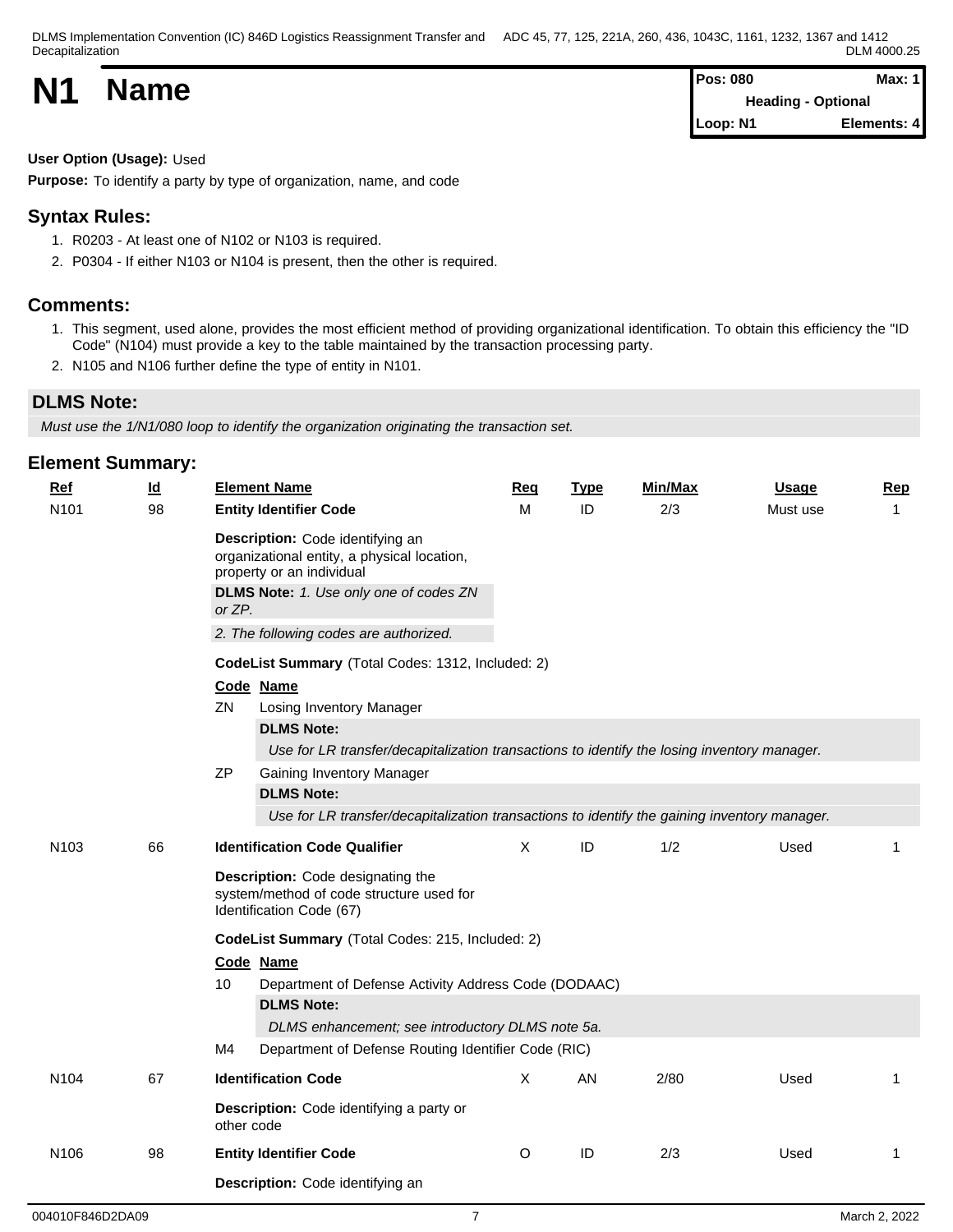| <b>Ref</b> | <u>ld</u>                                         |     | <b>Element Name</b><br>organizational entity, a physical location,<br>property or an individual                                 | Req | <u>Type</u> | Min/Max | <b>Usage</b> | Rep |  |
|------------|---------------------------------------------------|-----|---------------------------------------------------------------------------------------------------------------------------------|-----|-------------|---------|--------------|-----|--|
|            | CodeList Summary (Total Codes: 1312, Included: 1) |     |                                                                                                                                 |     |             |         |              |     |  |
|            |                                                   |     | Code Name                                                                                                                       |     |             |         |              |     |  |
|            |                                                   | FR. | Message From                                                                                                                    |     |             |         |              |     |  |
|            |                                                   |     | <b>DLMS Note:</b>                                                                                                               |     |             |         |              |     |  |
|            |                                                   |     | Must use with the appropriate 1/N101/080 code to indicate the organization cited in N104 is originating<br>the transaction set. |     |             |         |              |     |  |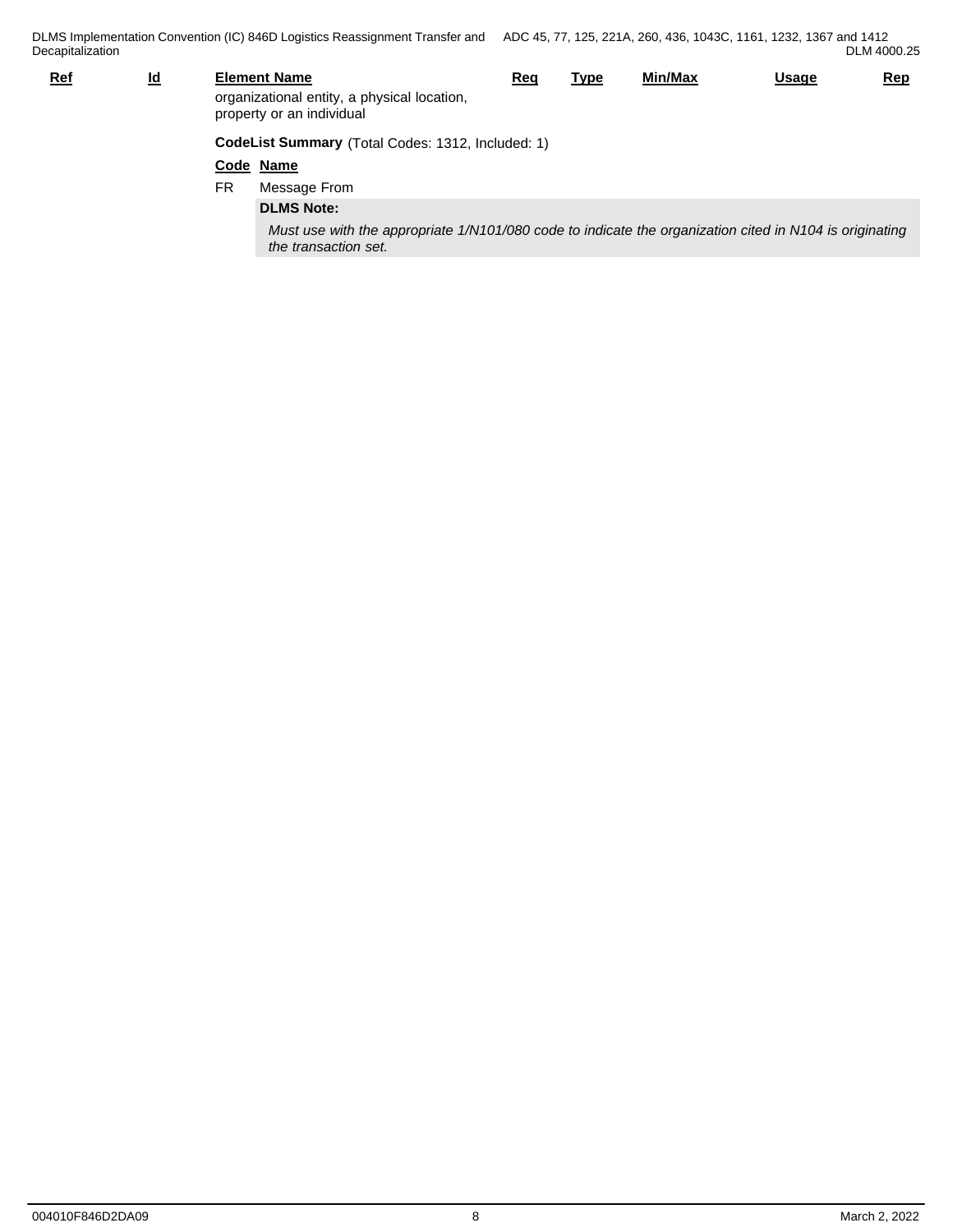# **LIN** Item Identification **Pos: 010 Max: 1 Pos: 010 Max: 1**

**Detail - Mandatory Loop: LIN Elements: 2**

**User Option (Usage):** Must use

**Purpose:** To specify basic item identification data

# **Syntax Rules:**

- 1. P0405 If either LIN04 or LIN05 is present, then the other is required.
- 2. P0607 If either LIN06 or LIN07 is present, then the other is required.
- 3. P0809 If either LIN08 or LIN09 is present, then the other is required.
- 4. P1011 If either LIN10 or LIN11 is present, then the other is required.
- 5. P1213 If either LIN12 or LIN13 is present, then the other is required.
- 6. P1415 If either LIN14 or LIN15 is present, then the other is required.
- 7. P1617 If either LIN16 or LIN17 is present, then the other is required.
- 8. P1819 If either LIN18 or LIN19 is present, then the other is required.
- 9. P2021 If either LIN20 or LIN21 is present, then the other is required.
- 10. P2223 If either LIN22 or LIN23 is present, then the other is required.
- 11. P2425 If either LIN24 or LIN25 is present, then the other is required.
- 12. P2627 If either LIN26 or LIN27 is present, then the other is required.
- 13. P2829 If either LIN28 or LIN29 is present, then the other is required.
- 14. P3031 If either LIN30 or LIN31 is present, then the other is required.

# **Semantics:**

1. LIN01 is the line item identification

### **Comments:**

- 1. See the Data Dictionary for a complete list of IDs.
- 2. LIN02 through LIN31 provide for fifteen different product/service IDs for each item. For example: Case, Color, Drawing No., U.P.C. No., ISBN No., Model No., or SKU.

# **DLMS Note:**

*Must use the 2/LIN/010 loop to identify the National Stock Number (NSN), transaction number, and inventory information associated with logistics transfer/decapitalization data.*

| $Ref$<br>LIN <sub>02</sub> | $\underline{\mathsf{Id}}$<br>235 | <b>Element Name</b><br><b>Product/Service ID Qualifier</b>                                                            | <u>Req</u><br>M | <u>Type</u><br>ID | Min/Max<br>2/2 | <u>Usage</u><br>Must use | <u>Rep</u> |  |  |  |  |  |
|----------------------------|----------------------------------|-----------------------------------------------------------------------------------------------------------------------|-----------------|-------------------|----------------|--------------------------|------------|--|--|--|--|--|
|                            |                                  | <b>Description:</b> Code identifying the<br>type/source of the descriptive number used<br>in Product/Service ID (234) |                 |                   |                |                          |            |  |  |  |  |  |
|                            |                                  | CodeList Summary (Total Codes: 477, Included: 1)                                                                      |                 |                   |                |                          |            |  |  |  |  |  |
|                            |                                  | Code Name                                                                                                             |                 |                   |                |                          |            |  |  |  |  |  |
|                            |                                  | <b>FS</b><br>National Stock Number                                                                                    |                 |                   |                |                          |            |  |  |  |  |  |
|                            |                                  | <b>DLMS Note:</b>                                                                                                     |                 |                   |                |                          |            |  |  |  |  |  |
|                            |                                  | Use in LR transfer/decapitalization transactions to identify the NSN.                                                 |                 |                   |                |                          |            |  |  |  |  |  |
| LIN <sub>03</sub>          | 234                              | <b>Product/Service ID</b>                                                                                             | М               | AN                | 1/48           | Must use                 |            |  |  |  |  |  |
|                            |                                  | Description: Identifying number for a<br>product or service                                                           |                 |                   |                |                          |            |  |  |  |  |  |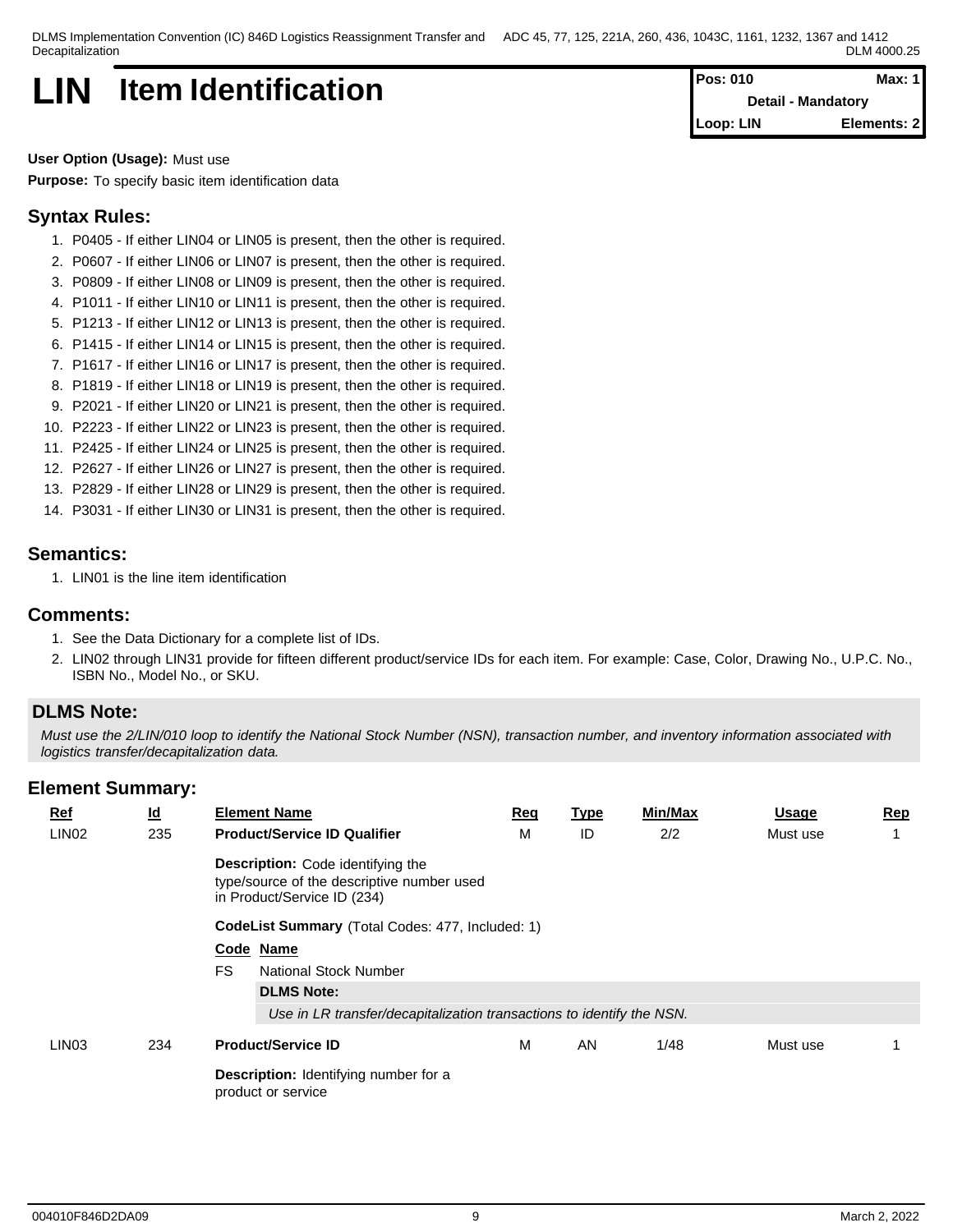# **DTM** Date/Time Reference

| Pos: 100  | Max: 10                  |
|-----------|--------------------------|
|           | <b>Detail - Optional</b> |
| Loop: LIN | Elements: 3              |

**User Option (Usage):** Used

**Purpose:** To specify pertinent dates and times

# **Syntax Rules:**

- 1. R020305 At least one of DTM02, DTM03 or DTM05 is required.
- 2. C0403 If DTM04 is present, then DTM03 is required.
- 3. P0506 If either DTM05 or DTM06 is present, then the other is required.

# **DLMS Note:**

*Use multiple repetitions as needed to define other dates associated with the transaction.*

| Ref<br>DTM01 | <u>ld</u><br>374 | <b>Element Name</b><br><b>Date/Time Qualifier</b>                                                                                                                                      |                                                                                                                                                                                                                                                                                                                                                                                                                                             | Req<br>M     | <b>Type</b><br>ID | Min/Max<br>3/3 | <b>Usage</b><br>Must use | <b>Rep</b><br>$\mathbf{1}$ |
|--------------|------------------|----------------------------------------------------------------------------------------------------------------------------------------------------------------------------------------|---------------------------------------------------------------------------------------------------------------------------------------------------------------------------------------------------------------------------------------------------------------------------------------------------------------------------------------------------------------------------------------------------------------------------------------------|--------------|-------------------|----------------|--------------------------|----------------------------|
|              |                  | or time, or both date and time                                                                                                                                                         | Description: Code specifying type of date                                                                                                                                                                                                                                                                                                                                                                                                   |              |                   |                |                          |                            |
|              |                  |                                                                                                                                                                                        | CodeList Summary (Total Codes: 1112, Included: 2)                                                                                                                                                                                                                                                                                                                                                                                           |              |                   |                |                          |                            |
|              |                  | Code Name<br>007<br>Effective                                                                                                                                                          |                                                                                                                                                                                                                                                                                                                                                                                                                                             |              |                   |                |                          |                            |
|              |                  | <b>DLMS Note:</b>                                                                                                                                                                      |                                                                                                                                                                                                                                                                                                                                                                                                                                             |              |                   |                |                          |                            |
|              |                  |                                                                                                                                                                                        | Use to identify the Effective Transfer Date (ETD).                                                                                                                                                                                                                                                                                                                                                                                          |              |                   |                |                          |                            |
|              |                  | 097<br><b>Transaction Creation</b>                                                                                                                                                     |                                                                                                                                                                                                                                                                                                                                                                                                                                             |              |                   |                |                          |                            |
|              |                  | <b>DLMS Note:</b>                                                                                                                                                                      |                                                                                                                                                                                                                                                                                                                                                                                                                                             |              |                   |                |                          |                            |
|              |                  | (UTC).                                                                                                                                                                                 | 1. Use to identify the transaction preparation date. Correspond date to the Universal Time Coordinate                                                                                                                                                                                                                                                                                                                                       |              |                   |                |                          |                            |
|              |                  |                                                                                                                                                                                        | 2. Authorized DLMS enhancement; see introductory DLMS note 5e on IC cover page.                                                                                                                                                                                                                                                                                                                                                             |              |                   |                |                          |                            |
| DTM02        | 373              | <b>Date</b>                                                                                                                                                                            |                                                                                                                                                                                                                                                                                                                                                                                                                                             | $\mathsf{X}$ | <b>DT</b>         | 8/8            | Used                     | $\mathbf 1$                |
|              |                  | Description: Date expressed as<br><b>CCYYMMDD</b>                                                                                                                                      |                                                                                                                                                                                                                                                                                                                                                                                                                                             |              |                   |                |                          |                            |
| DTM03        | 337              | Time                                                                                                                                                                                   |                                                                                                                                                                                                                                                                                                                                                                                                                                             | X            | <b>TM</b>         | 4/8            | Used                     | $\mathbf{1}$               |
|              |                  | as follows: $D =$ tenths (0-9) and $DD =$<br>hundredths (00-99)<br>DLMS Note: 1. Use with Code 097<br>date.<br>2. Express time in UTC using a<br>four-position (HHMM) format.<br>page. | Description: Time expressed in 24-hour<br>clock time as follows: HHMM, or HHMMSS,<br>or HHMMSSD, or HHMMSSDD, where H =<br>hours (00-23), $M =$ minutes (00-59), $S =$<br>integer seconds (00-59) and $DD = decimal$<br>seconds; decimal seconds are expressed<br>(Transaction Creation) to provide the time<br>associated with the transaction preparation<br>3. Authorized DLMS enhancement; see<br>introductory DLMS note 5e on IC cover |              |                   |                |                          |                            |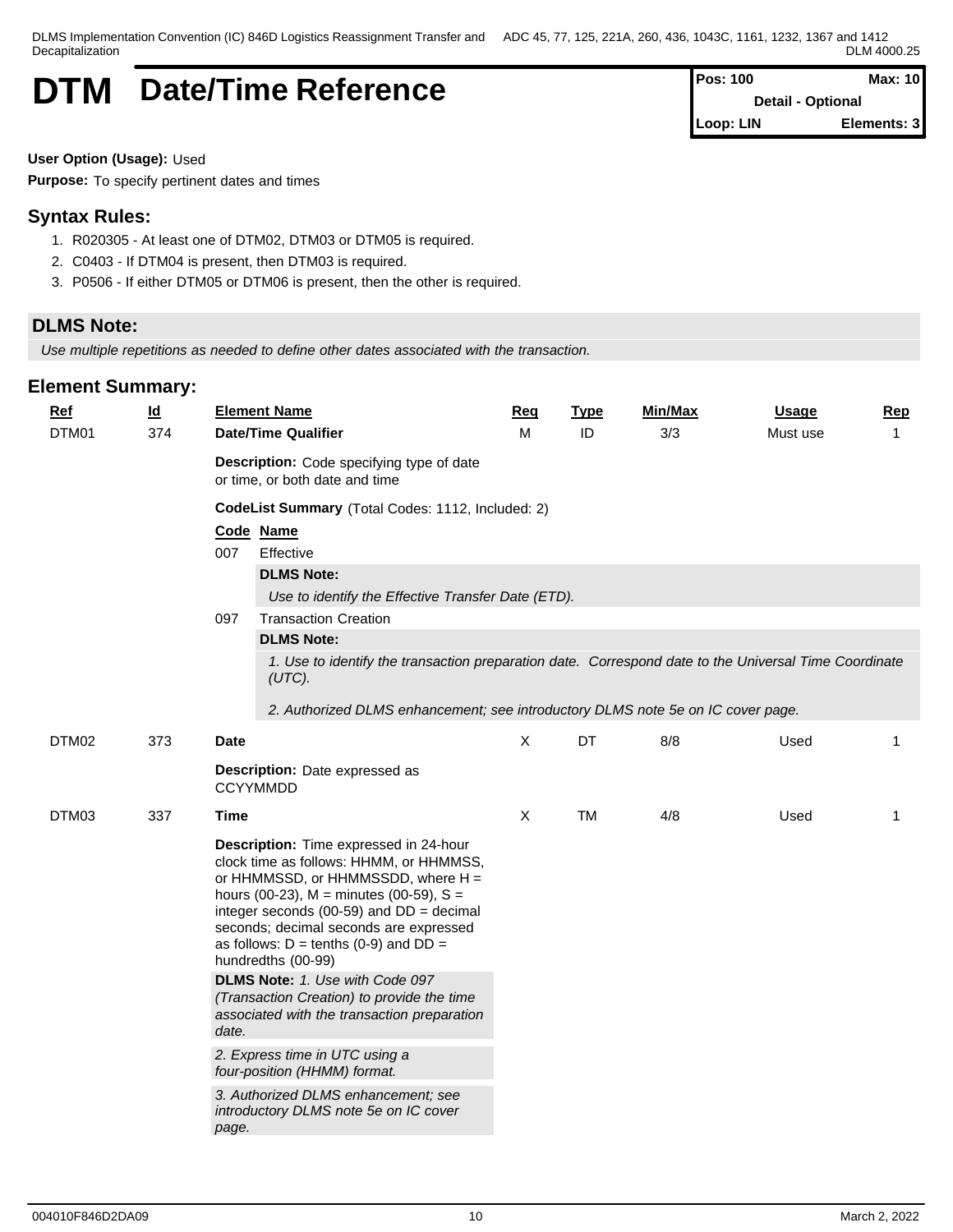# **CTP** Pricing Information **Pos:** 110 **Pos:** 110 **Max:** 25

**Detail - Optional Loop: LIN Elements: 2**

**User Option (Usage):** Used **Purpose:** To specify pricing information

# **Syntax Rules:**

- 1. P0405 If either CTP04 or CTP05 is present, then the other is required.
- 2. C0607 If CTP06 is present, then CTP07 is required.
- 3. C0902 If CTP09 is present, then CTP02 is required.
- 4. C1002 If CTP10 is present, then CTP02 is required.
- 5. C1103 If CTP11 is present, then CTP03 is required.

# **Semantics:**

- 1. CTP07 is a multiplier factor to arrive at a final discounted price. A multiplier of .90 would be the factor if a 10% discount is given.
- 2. CTP08 is the rebate amount.

# **Comments:**

- 1. See Figures Appendix for an example detailing the use of CTP03 and CTP04.
- 2. See Figures Appendix for an example detailing the use of CTP03, CTP04 and CTP07.

# **DLMS Note:**

*Must use with LR transfer/decapitalization transactions. Do not use with inquiries for LR transfer/decapitalization data.*

| $\underline{\mathsf{Id}}$<br><b>Ref</b> |            | <b>Element Name</b>                                                                                                                                                                                                                                                                                                                                                                                                                                                                              | <b>Req</b> | <b>Type</b> | Min/Max | <b>Usage</b> | Rep |
|-----------------------------------------|------------|--------------------------------------------------------------------------------------------------------------------------------------------------------------------------------------------------------------------------------------------------------------------------------------------------------------------------------------------------------------------------------------------------------------------------------------------------------------------------------------------------|------------|-------------|---------|--------------|-----|
| CTP02<br>236                            |            | <b>Price Identifier Code</b>                                                                                                                                                                                                                                                                                                                                                                                                                                                                     | X          | ID          | 3/3     | Used         |     |
|                                         |            | <b>Description:</b> Code identifying pricing<br>specification<br><b>DLMS Note:</b> The following codes are                                                                                                                                                                                                                                                                                                                                                                                       |            |             |         |              |     |
|                                         |            | authorized.                                                                                                                                                                                                                                                                                                                                                                                                                                                                                      |            |             |         |              |     |
|                                         |            | CodeList Summary (Total Codes: 164, Included: 2)                                                                                                                                                                                                                                                                                                                                                                                                                                                 |            |             |         |              |     |
|                                         |            | Code Name                                                                                                                                                                                                                                                                                                                                                                                                                                                                                        |            |             |         |              |     |
|                                         |            | <b>CON</b> Contract Price                                                                                                                                                                                                                                                                                                                                                                                                                                                                        |            |             |         |              |     |
|                                         |            | <b>DLMS Note:</b>                                                                                                                                                                                                                                                                                                                                                                                                                                                                                |            |             |         |              |     |
|                                         |            | Use to identify the contract unit price for intra-DLA transactions when applicable IAW DLA procedures.<br>Data required to accommodate a Component-unique requirement.                                                                                                                                                                                                                                                                                                                           |            |             |         |              |     |
|                                         | <b>STA</b> | <b>Standard Price</b>                                                                                                                                                                                                                                                                                                                                                                                                                                                                            |            |             |         |              |     |
|                                         |            | <b>DLMS Note:</b><br>1. Use to cite the unit price in effect for valuing the inventory.<br>2. For transactions within a Service or Agency, this field may be left blank.                                                                                                                                                                                                                                                                                                                         |            |             |         |              |     |
| CTP03<br>212                            |            | <b>Unit Price</b>                                                                                                                                                                                                                                                                                                                                                                                                                                                                                | X          | R           | 1/17    | Used         |     |
|                                         |            | <b>Description:</b> Price per unit of product,<br>service, commodity, etc.<br><b>DLMS Note:</b> 1. Express the unit price in<br>dollars and cents, including the decimal.<br>2. DLMS transactions authorize an<br>expanded unit price field size of 9 digits for<br>dollars and 2 digits for cents. The decimal<br>point is passed in the transaction. If<br>conversion to MILS legacy format is<br>required, unit prices exceeding the legacy<br>field size constraint will not be perpetuated. |            |             |         |              |     |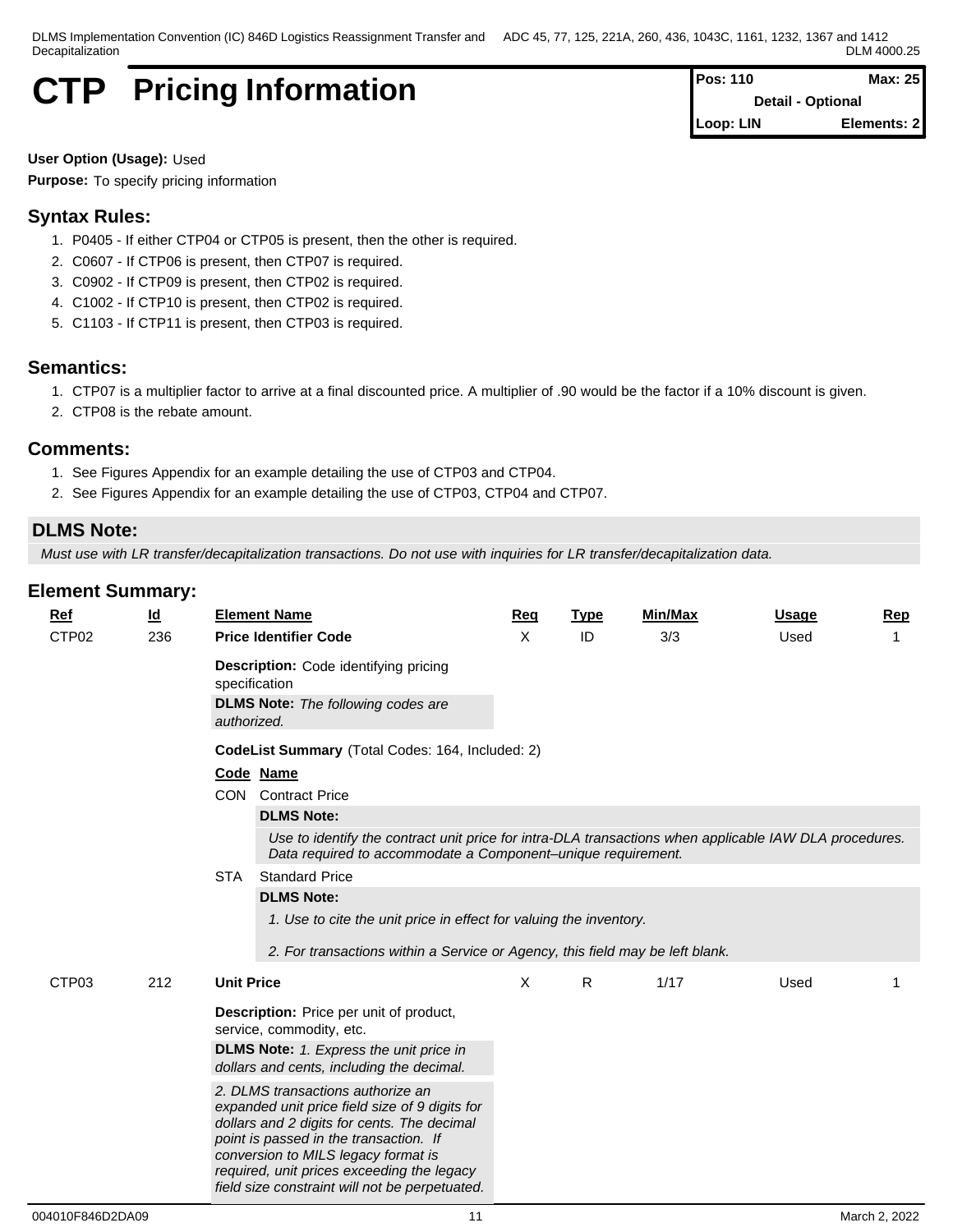| Ref | ינ<br>__ | Element Name                     | Req<br>____ | Tvpe | Min/Max | <u>Usage</u> | Rep |
|-----|----------|----------------------------------|-------------|------|---------|--------------|-----|
|     |          | ADC 221A.<br>Reter<br>.<br>. U 1 |             |      |         |              |     |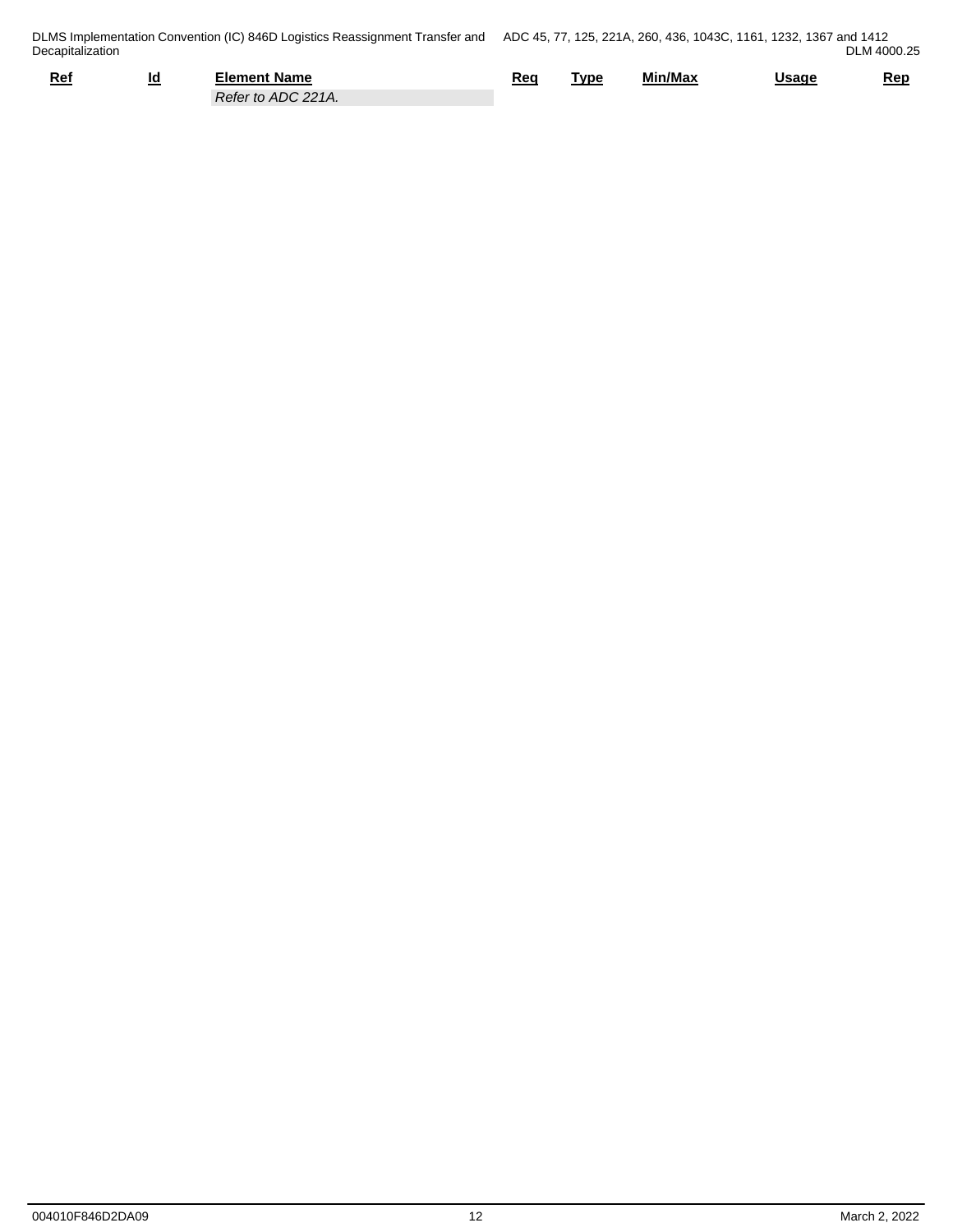# **REF** Reference Identification

| <b>IPos: 140</b> | Max: >11                 |
|------------------|--------------------------|
|                  | <b>Detail - Optional</b> |
| Loop: LIN        | Elements: 2              |

**User Option (Usage):** Used

**Purpose:** To specify identifying information

# **Syntax Rules:**

1. R0203 - At least one of REF02 or REF03 is required.

# **Semantics:**

1. REF04 contains data relating to the value cited in REF02.

# **DLMS Note:**

*Must use at least one repetition to identify the controlling document number for this transaction. Use additional repetitions as needed.* 

| <u>Ref</u> | <u>ld</u> |           | <b>Element Name</b>                                                                                                                                                                                                                                                                                                                                                           | <u>Req</u> | <b>Type</b> | Min/Max | <b>Usage</b> | <u>Rep</u>   |
|------------|-----------|-----------|-------------------------------------------------------------------------------------------------------------------------------------------------------------------------------------------------------------------------------------------------------------------------------------------------------------------------------------------------------------------------------|------------|-------------|---------|--------------|--------------|
| REF01      | 128       |           | <b>Reference Identification Qualifier</b>                                                                                                                                                                                                                                                                                                                                     | M          | ID          | 2/3     | Must use     | $\mathbf{1}$ |
|            |           |           | <b>Description:</b> Code qualifying the<br>Reference Identification                                                                                                                                                                                                                                                                                                           |            |             |         |              |              |
|            |           |           | <b>DLMS Note:</b> The following codes are                                                                                                                                                                                                                                                                                                                                     |            |             |         |              |              |
|            |           |           | authorized.                                                                                                                                                                                                                                                                                                                                                                   |            |             |         |              |              |
|            |           |           | CodeList Summary (Total Codes: 1503, Included: 4)                                                                                                                                                                                                                                                                                                                             |            |             |         |              |              |
|            |           |           | Code Name                                                                                                                                                                                                                                                                                                                                                                     |            |             |         |              |              |
|            |           | 43        | <b>Supporting Document Number</b>                                                                                                                                                                                                                                                                                                                                             |            |             |         |              |              |
|            |           |           | <b>DLMS Note:</b>                                                                                                                                                                                                                                                                                                                                                             |            |             |         |              |              |
|            |           |           | 1. Must use to identify the document number from the associated receipt transaction when processing<br>an LR transfer/decapitalization transaction for a nonprocurement source receipt processed after the<br>ETD. Identifying the document number of the receipt establishes an audit trail between the receipt of<br>the item and its subsequent transfer/decapitalization. |            |             |         |              |              |
|            |           |           | 2. DLMS enhancement; see introductory DLMS note 5a.                                                                                                                                                                                                                                                                                                                           |            |             |         |              |              |
|            |           | 6L        | <b>Agent Contract Number</b>                                                                                                                                                                                                                                                                                                                                                  |            |             |         |              |              |
|            |           |           | <b>DLMS Note:</b>                                                                                                                                                                                                                                                                                                                                                             |            |             |         |              |              |
|            |           |           | 1. The Air Force uses for Air Force GFP accountability transactions to identify the Procurement<br>Instrument Identifier (PIID) applicable to the contract authorizing the Air Force CICP to have custody of<br>GFP. Use the legacy procurement instrument identification number (PIIN) pending transition to the<br>PIID.                                                    |            |             |         |              |              |
|            |           |           | 2. If GFP is authorized under a PIID call/order number (F in 9th position), provide the PIID call/order<br>number in this field.                                                                                                                                                                                                                                              |            |             |         |              |              |
|            |           |           | 3. Required for Air Force GFP accountability.                                                                                                                                                                                                                                                                                                                                 |            |             |         |              |              |
|            |           |           | 4. Authorized DLMS enhancement. Refer to ADC 1232.                                                                                                                                                                                                                                                                                                                            |            |             |         |              |              |
|            |           | DO.       | Delivery Order Number                                                                                                                                                                                                                                                                                                                                                         |            |             |         |              |              |
|            |           |           | <b>DLMS Note:</b>                                                                                                                                                                                                                                                                                                                                                             |            |             |         |              |              |
|            |           |           | 1. Use in conjunction with the PIIN (Code 6L) for GFP-related transactions to identify the legacy four<br>position call/order number associated with the PIIN applicable to the contract authorizing the contractor<br>to have custody of GFP.                                                                                                                                |            |             |         |              |              |
|            |           |           | 2. Do not use for the PIID call/order number. The PIID call/order number is mapped to Code 6L.                                                                                                                                                                                                                                                                                |            |             |         |              |              |
|            |           |           | 3. Authorized DLMS enhancement. Refer to ADC 1232.                                                                                                                                                                                                                                                                                                                            |            |             |         |              |              |
|            |           | <b>TN</b> | <b>Transaction Reference Number</b>                                                                                                                                                                                                                                                                                                                                           |            |             |         |              |              |
|            |           |           | <b>DLMS Note:</b>                                                                                                                                                                                                                                                                                                                                                             |            |             |         |              |              |
|            |           |           | Use to identify the controlling document number for this transaction.                                                                                                                                                                                                                                                                                                         |            |             |         |              |              |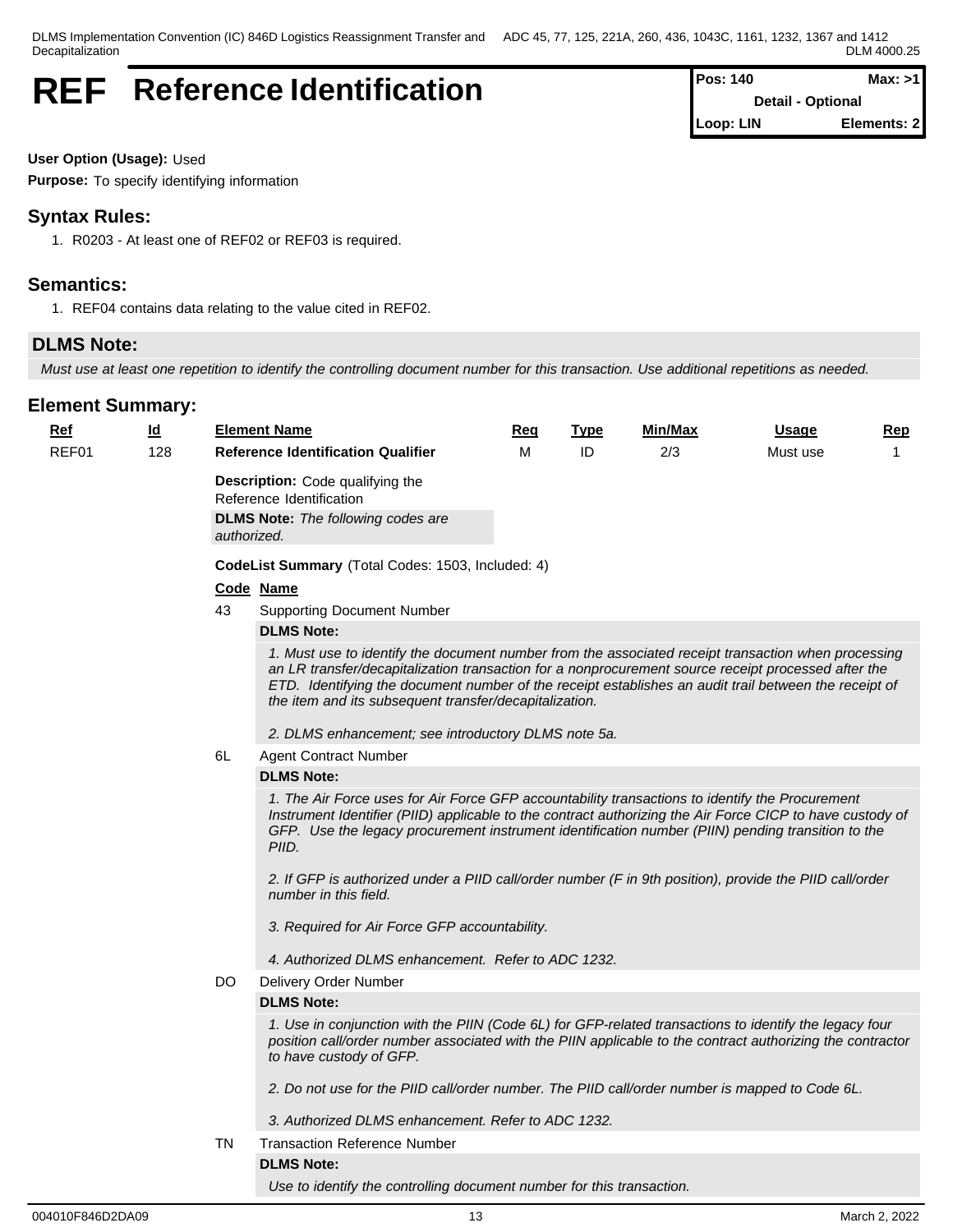| Decapitalization |     | DLMS Implementation Convention (IC) 846D Logistics Reassignment Transfer and ADC 45, 77, 125, 221A, 260, 436, 1043C, 1161, 1232, 1367 and 1412           |    |      |      | DLM 4000.25 |
|------------------|-----|----------------------------------------------------------------------------------------------------------------------------------------------------------|----|------|------|-------------|
| REF02            | 127 | <b>Reference Identification</b>                                                                                                                          | AN | 1/30 | Used |             |
|                  |     | <b>Description:</b> Reference information as<br>defined for a particular Transaction Set or<br>as specified by the Reference Identification<br>Qualifier |    |      |      |             |
|                  |     | <b>DLMS Note:</b> 1. If REF01 equals TN enter<br>current transaction number (document                                                                    |    |      |      |             |
|                  |     |                                                                                                                                                          |    |      |      |             |

*number) of the losing ICP using consecutive numbers for each different inventory record control balance.*

*2. If REF01 equals 43 enter the appropriate supporting receipt transaction number (document number).*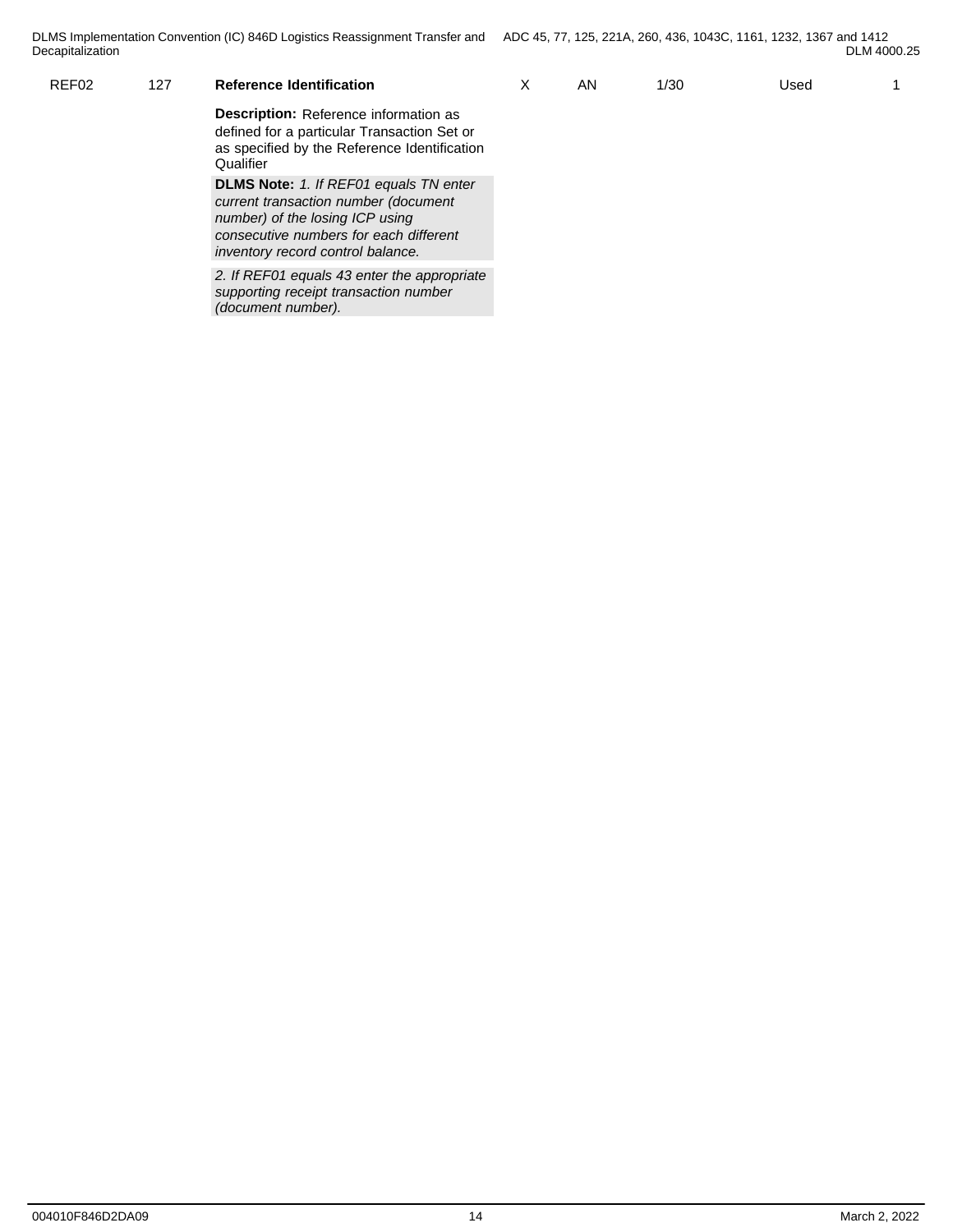# $CS$  **Contract Summary**

| Pos: 240  | Max: $1$                 |
|-----------|--------------------------|
|           | <b>Detail - Optional</b> |
| Loop: LIN | Elements: 4              |

### **User Option (Usage):** Used

**Purpose:** To provide information about a contract

# **Syntax Rules:**

1. P0405 - If either CS04 or CS05 is present, then the other is required.

# **Semantics:**

- 1. CS09 is the permissible overage as a percentage of the total contract line item number (CLIN) quantity.
- 2. CS10 is the permissible shortage as a percentage of the total contract line item number (CLIN) quantity.
- 3. CS11 is the permissible overage dollar value specified by the contract above which discrepancy action is taken.
- 4. CS14 is the Unit of Measure stipulated in the contract.
- 5. CS15 is the contract line item number (CLIN) unit price specified in the contract.
- 6. CS17 conveys the Critical Application Indicator. A "Y" indicates that a Critical Application Indicator is specified in the contract; an "N" indicates that no Critical Application Indicator is specified in the contract.
- 7. CS18 conveys the Special Requirements Indicator. A "Y" indicates that a Special Requirements Indicator (requiring special testing and or evaluation) is specified in the contract; an "N" indicates that no Special Requirements Indicator is specified in the contract.

### **Comments:**

- 1. CS04 may be used to identify the Contract Line Item Number (CLIN) or Extended (or Exhibit) Line Item Number (ELIN).
- 2. CS07 and CS13 can be used to indicate two different types of special services required.

# **DLMS Note:**

*1. Use for LR transfer/decapitalization transactions for items received from a procurement source by the LIM after the ETD, to establish an audit trail between the receipt and its subsequent transfer/decapitalization. The control number for this transaction is identified in the 2/REF/140 segment*

*2. Use of CS segment is a DLMS enhancement. See introductory DLMS note 5a.*

| Ref              | $\underline{\mathsf{Id}}$ | <b>Element Name</b>                                                                                                                                                                                                                                                                                                                                       | <u>Req</u> | <b>Type</b> | <b>Min/Max</b> | <b>Usage</b> | <b>Rep</b> |
|------------------|---------------------------|-----------------------------------------------------------------------------------------------------------------------------------------------------------------------------------------------------------------------------------------------------------------------------------------------------------------------------------------------------------|------------|-------------|----------------|--------------|------------|
| CS <sub>01</sub> | 367                       | <b>Contract Number</b>                                                                                                                                                                                                                                                                                                                                    | $\circ$    | AN          | 1/30           | Used         | 1          |
|                  |                           | <b>Description:</b> Contract number                                                                                                                                                                                                                                                                                                                       |            |             |                |              |            |
|                  |                           | <b>DLMS Note:</b> Use to identify the<br>procurement instrument identifier (PIID) of<br>the associated receipt. Use the legacy<br>procurement instrument identification<br>number (PIIN) pending transition to the<br>PIID. When procurement is authorized<br>under a PIID call/order number (F in 9th<br>position), provide the value in the PIID field. |            |             |                |              |            |
| CS <sub>03</sub> | 328                       | <b>Release Number</b>                                                                                                                                                                                                                                                                                                                                     | O          | AN          | 1/30           | Used         |            |
|                  |                           | Description: Number identifying a release<br>against a Purchase Order previously placed<br>by the parties involved in the transaction<br><b>DLMS Note:</b> 1. Use to identify the legacy<br>four-position call/order number associated<br>with the PIIN.                                                                                                  |            |             |                |              |            |
|                  |                           | 2. Do not use for the PIID call/order<br>number. The PIID call/order number is<br>mapped to CS01. Refer to ADC 1161.                                                                                                                                                                                                                                      |            |             |                |              |            |
| CS <sub>04</sub> | 128                       | <b>Reference Identification Qualifier</b>                                                                                                                                                                                                                                                                                                                 | X          | ID          | 2/3            | Used         |            |
|                  |                           | <b>Description:</b> Code qualifying the                                                                                                                                                                                                                                                                                                                   |            |             |                |              |            |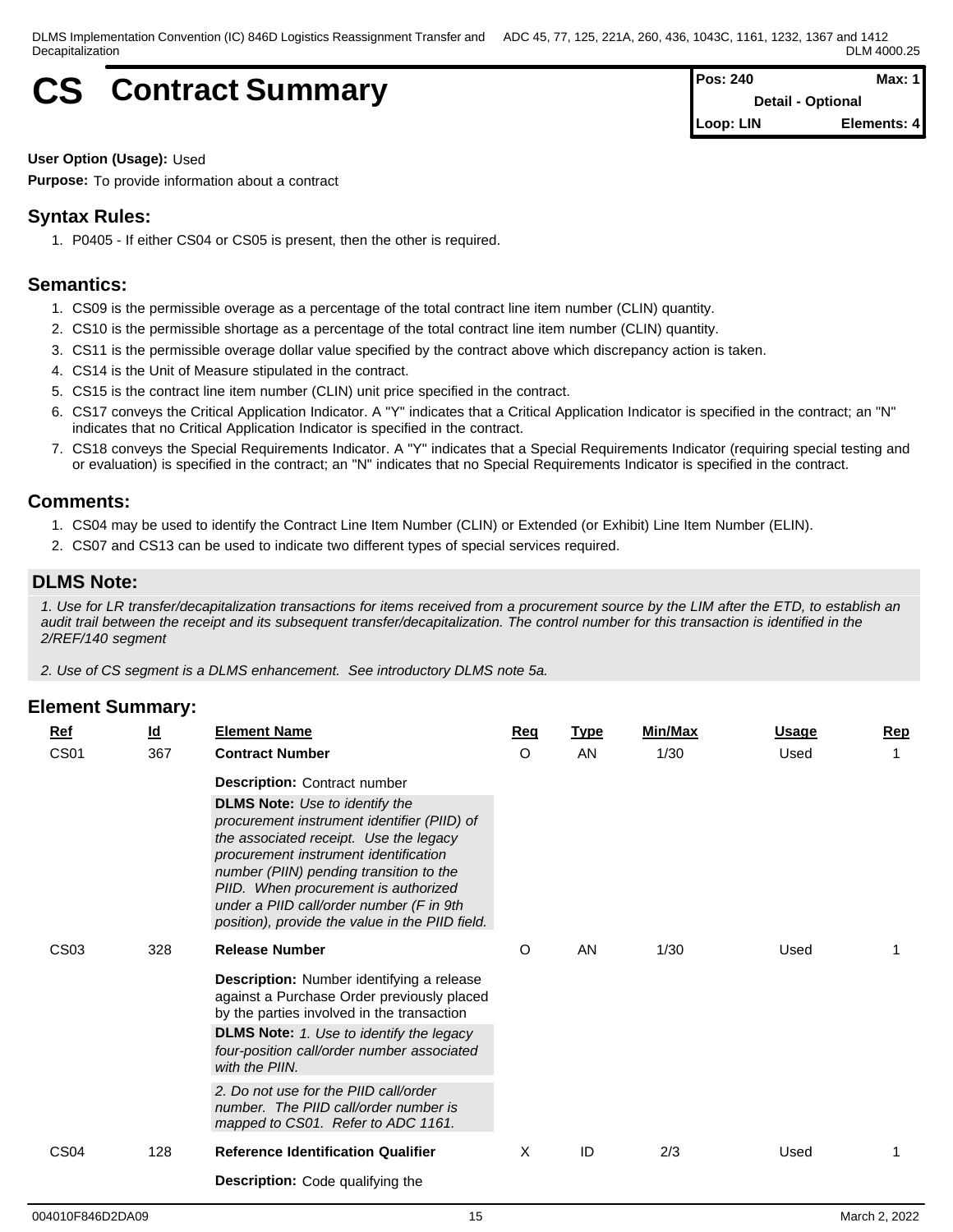| <b>Ref</b>       | $\underline{\mathsf{Id}}$ | applicable. | <b>Element Name</b><br>Reference Identification<br><b>DLMS Note:</b> Cite the appropriate code from<br>the associated receipt transaction when | Req | <b>Type</b> | <b>Min/Max</b> | Usage | Rep |
|------------------|---------------------------|-------------|------------------------------------------------------------------------------------------------------------------------------------------------|-----|-------------|----------------|-------|-----|
|                  |                           |             | CodeList Summary (Total Codes: 1503, Included: 2)                                                                                              |     |             |                |       |     |
|                  |                           |             | Code Name                                                                                                                                      |     |             |                |       |     |
|                  |                           | 83          | Extended (or Exhibit) Line Item Number (ELIN)                                                                                                  |     |             |                |       |     |
|                  |                           |             | <b>DLMS Note:</b>                                                                                                                              |     |             |                |       |     |
|                  |                           |             | Use to identify the Exhibit Line Item Number (ELIN), or the ELIN including the Subexhibit Line Item<br>Number (SUBELIN), as appropriate.       |     |             |                |       |     |
|                  |                           | C7          | <b>Contract Line Item Number</b>                                                                                                               |     |             |                |       |     |
|                  |                           |             | <b>DLMS Note:</b>                                                                                                                              |     |             |                |       |     |
|                  |                           |             | Use to identify the Contract Line Item Number (CLIN), or the CLIN including the Subcontract Line Item<br>Number (SUBCLIN), as appropriate.     |     |             |                |       |     |
| CS <sub>05</sub> | 127                       |             | <b>Reference Identification</b>                                                                                                                | X   | AN          | 1/30           | Used  |     |
|                  |                           | Qualifier   | Description: Reference information as<br>defined for a particular Transaction Set or<br>as specified by the Reference Identification           |     |             |                |       |     |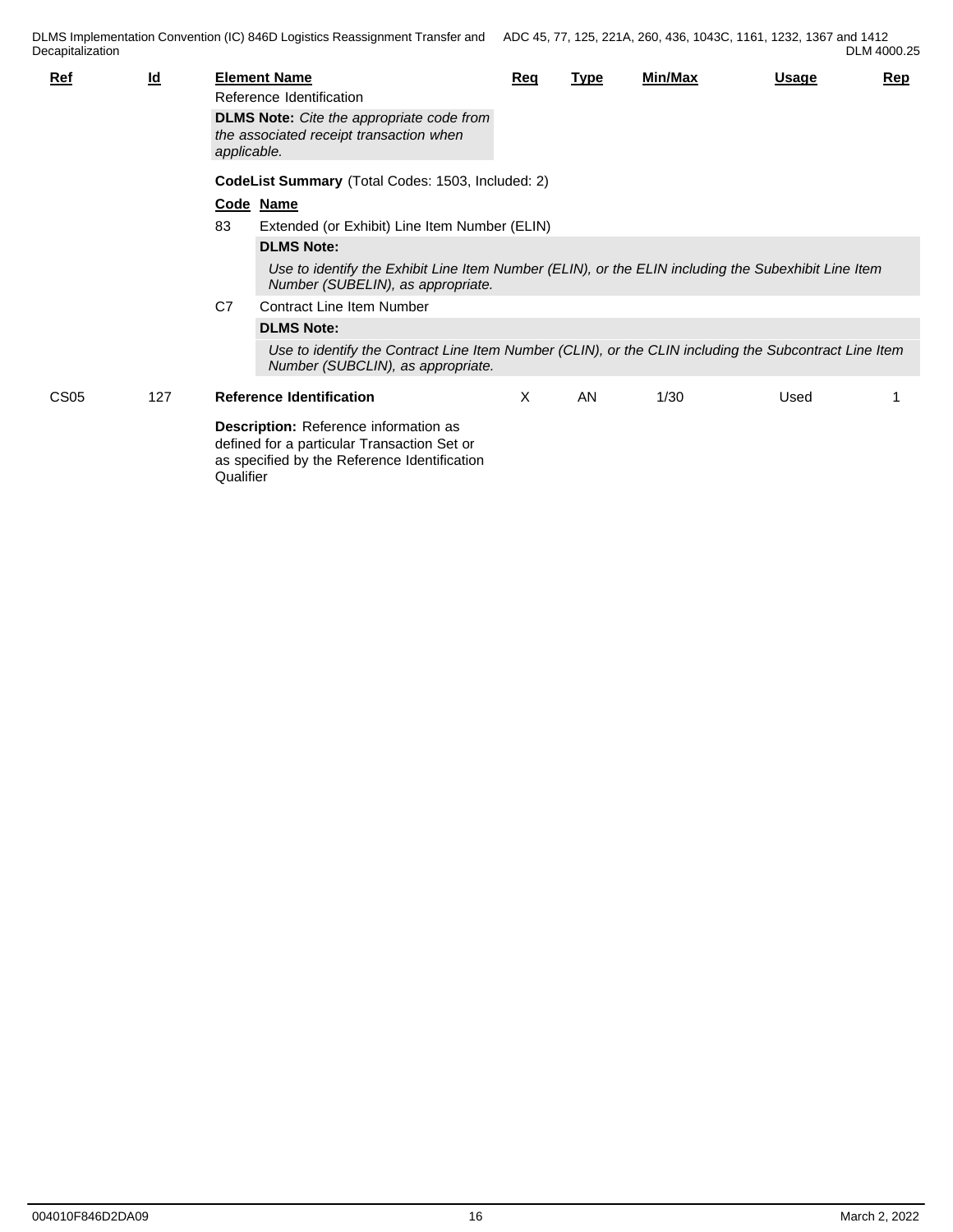# **LM** Code Source Information

| Pos: 260 | Max: $1$                 |
|----------|--------------------------|
|          | <b>Detail - Optional</b> |
| Loop: LM | Elements: 1              |

**User Option (Usage):** Used

**Purpose:** To transmit standard code list identification information

# **Comments:**

1. LM02 identifies the applicable industry code list source information.

## **DLMS Note:**

*1. Use this 2/LM/260 loop to identify information maintained in department or agency documentation.*

*2. Use the 2/LM/260 loop in LR transfer/decapitalization inquiries or when reversing a previously submitted transaction to identify the type of transaction.*

| $Ref$ | <u>ld</u> | <b>Element Name</b>                                                          | <b>Req</b> | <u>Type</u> | Min/Max | <b>Usage</b> | Rep |  |  |  |  |
|-------|-----------|------------------------------------------------------------------------------|------------|-------------|---------|--------------|-----|--|--|--|--|
| LM01  | 559       | <b>Agency Qualifier Code</b>                                                 |            | ID          | 2/2     | Must use     |     |  |  |  |  |
|       |           | <b>Description:</b> Code identifying the agency<br>assigning the code values |            |             |         |              |     |  |  |  |  |
|       |           | CodeList Summary (Total Codes: 176, Included: 1)                             |            |             |         |              |     |  |  |  |  |
|       |           | Code Name                                                                    |            |             |         |              |     |  |  |  |  |
|       |           | Department of Defense (DoD)<br>DF.                                           |            |             |         |              |     |  |  |  |  |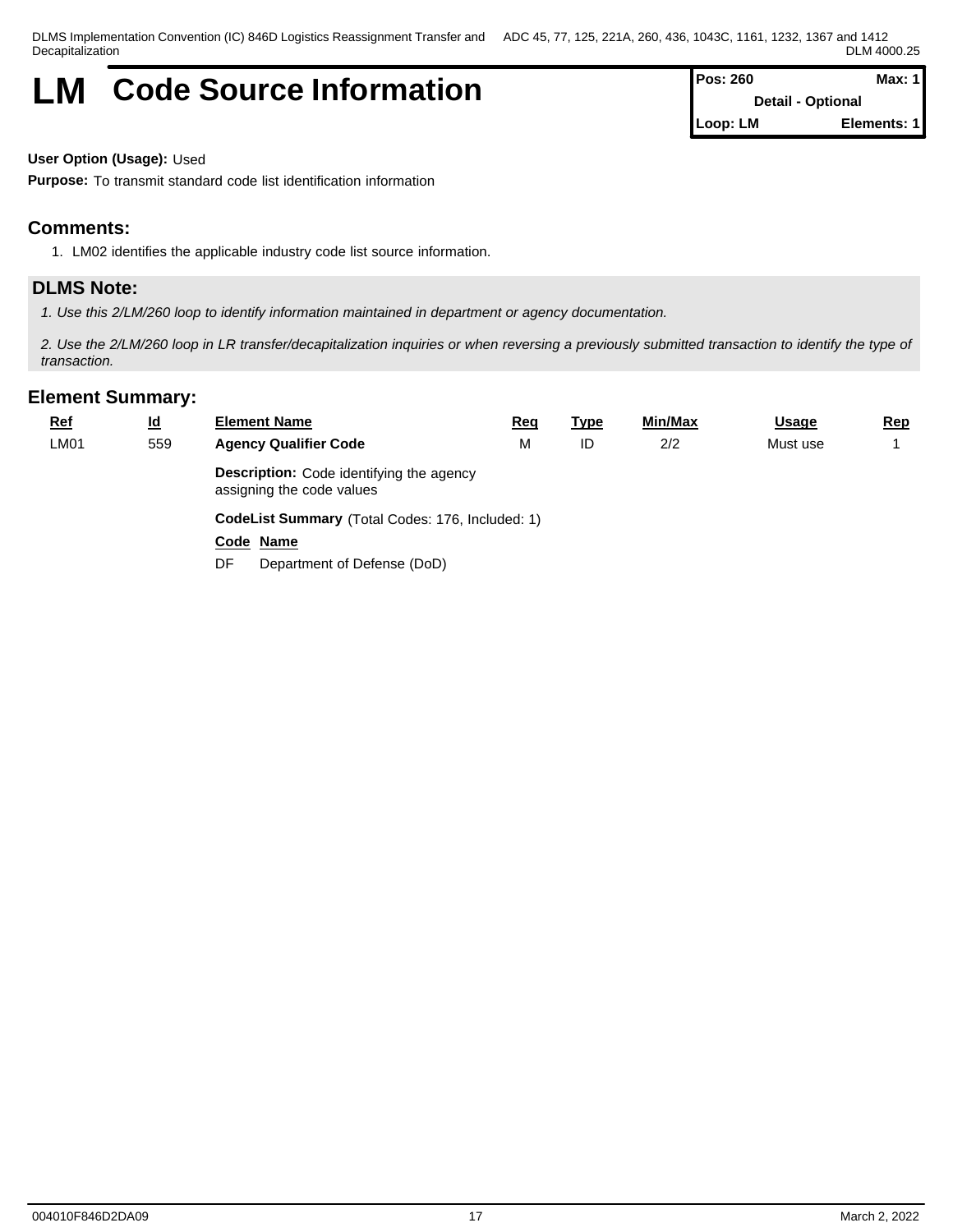**LQ Industry Code Pos: 270 Max: 100 Pos: 270 Max: 100** 

**Detail - Mandatory Loop: LM Elements: 2**

#### **User Option (Usage):** Must use

**Purpose:** Code to transmit standard industry codes

### **Syntax Rules:**

1. C0102 - If LQ01 is present, then LQ02 is required.

# **DLMS Note:**

*Use to identify codes, as appropriate, consistent with management information requirements.*

### **Element Summary:**

| <b>Ref</b> | <u>ld</u> |                | <b>Element Name</b>                                                                                                                                                                                                                                                                                                                                                                                                                                                                                   | <u>Req</u> | <b>Type</b> | <u>Min/Max</u> | <u>Usage</u> | <u>Rep</u> |  |  |  |  |
|------------|-----------|----------------|-------------------------------------------------------------------------------------------------------------------------------------------------------------------------------------------------------------------------------------------------------------------------------------------------------------------------------------------------------------------------------------------------------------------------------------------------------------------------------------------------------|------------|-------------|----------------|--------------|------------|--|--|--|--|
| LQ01       | 1270      |                | <b>Code List Qualifier Code</b>                                                                                                                                                                                                                                                                                                                                                                                                                                                                       | O          | ID          | 1/3            | Used         |            |  |  |  |  |
|            |           |                | Description: Code identifying a specific<br>industry code list                                                                                                                                                                                                                                                                                                                                                                                                                                        |            |             |                |              |            |  |  |  |  |
|            |           | authorized.    | <b>DLMS Note:</b> The following codes are                                                                                                                                                                                                                                                                                                                                                                                                                                                             |            |             |                |              |            |  |  |  |  |
|            |           |                | CodeList Summary (Total Codes: 558, Included: 7)                                                                                                                                                                                                                                                                                                                                                                                                                                                      |            |             |                |              |            |  |  |  |  |
|            |           |                | Code Name                                                                                                                                                                                                                                                                                                                                                                                                                                                                                             |            |             |                |              |            |  |  |  |  |
|            |           | 0              | Document Identification Code                                                                                                                                                                                                                                                                                                                                                                                                                                                                          |            |             |                |              |            |  |  |  |  |
|            |           |                | <b>DLMS Note:</b>                                                                                                                                                                                                                                                                                                                                                                                                                                                                                     |            |             |                |              |            |  |  |  |  |
|            |           |                | 1. Future Streamlined data; see introductory DLMS note 5c.                                                                                                                                                                                                                                                                                                                                                                                                                                            |            |             |                |              |            |  |  |  |  |
|            |           |                | 2. The DLSS DIC is retained in the DLMS to facilitate transaction conversion in a mixed DLSS/DLMS<br>environment. Continued support of the DIC in a full DLMS environment will be assessed at a future<br>date.                                                                                                                                                                                                                                                                                       |            |             |                |              |            |  |  |  |  |
|            |           | 78             | Project Code                                                                                                                                                                                                                                                                                                                                                                                                                                                                                          |            |             |                |              |            |  |  |  |  |
|            |           |                | <b>DLMS Note:</b>                                                                                                                                                                                                                                                                                                                                                                                                                                                                                     |            |             |                |              |            |  |  |  |  |
|            |           |                | Army uses to identify the Project Code associated with LR actions. Use of this data is meaningful to<br>Army only. In MILS, Army cites data in multiuse rp 57-59 of MILSTRAP DIC DEE and DEF. DLMS<br>enhancement authorized for Army use. Other Components not using this data should ensure that<br>inclusion of this data in a DLMS transaction does not cause inappropriate rejection of the transaction.<br>For other than Army use, see introductory DLMS note 5a.                              |            |             |                |              |            |  |  |  |  |
|            |           | 80             | <b>Advice Code</b>                                                                                                                                                                                                                                                                                                                                                                                                                                                                                    |            |             |                |              |            |  |  |  |  |
|            |           |                | <b>DLMS Note:</b>                                                                                                                                                                                                                                                                                                                                                                                                                                                                                     |            |             |                |              |            |  |  |  |  |
|            |           |                | 1. Use when submitting a duplicate LR transfer/decapitalization transaction in response to an inquiry for<br>LR transfer/decapitalization data.                                                                                                                                                                                                                                                                                                                                                       |            |             |                |              |            |  |  |  |  |
|            |           |                | 2. DLMS enhancement. See introductory DLMS note 5a.                                                                                                                                                                                                                                                                                                                                                                                                                                                   |            |             |                |              |            |  |  |  |  |
|            |           | 84             | Management Code                                                                                                                                                                                                                                                                                                                                                                                                                                                                                       |            |             |                |              |            |  |  |  |  |
|            |           |                | <b>DLMS Note:</b>                                                                                                                                                                                                                                                                                                                                                                                                                                                                                     |            |             |                |              |            |  |  |  |  |
|            |           |                | Army uses for intra-Army LR to identify the Management Code associated with Logistics Reassignment<br>actions. Use of this data is meaningful to Army only. Army cites data in multiuse rp 72 of MILSTRAP<br>DIC DEE and DEF. DLMS enhancement authorized for Army use. Other Components not using this<br>data should ensure that inclusion of this data in a DLMS transaction does not cause inappropriate<br>rejection of the transaction. For other than Army use, see introductory DLMS note 5a. |            |             |                |              |            |  |  |  |  |
|            |           | A <sub>9</sub> | Supplemental Data                                                                                                                                                                                                                                                                                                                                                                                                                                                                                     |            |             |                |              |            |  |  |  |  |
|            |           |                | <b>DLMS Note:</b>                                                                                                                                                                                                                                                                                                                                                                                                                                                                                     |            |             |                |              |            |  |  |  |  |
|            |           |                | 1. Use to identify supplemental address/data.                                                                                                                                                                                                                                                                                                                                                                                                                                                         |            |             |                |              |            |  |  |  |  |
|            |           |                | 2. Future streamlined data; see introductory DLMS note 5c.                                                                                                                                                                                                                                                                                                                                                                                                                                            |            |             |                |              |            |  |  |  |  |
|            |           | AJ             | <b>Utilization Code</b>                                                                                                                                                                                                                                                                                                                                                                                                                                                                               |            |             |                |              |            |  |  |  |  |
|            |           |                | <b>DLMS Note:</b>                                                                                                                                                                                                                                                                                                                                                                                                                                                                                     |            |             |                |              |            |  |  |  |  |

*1. Under DLSS, this is the first position of the document serial number.*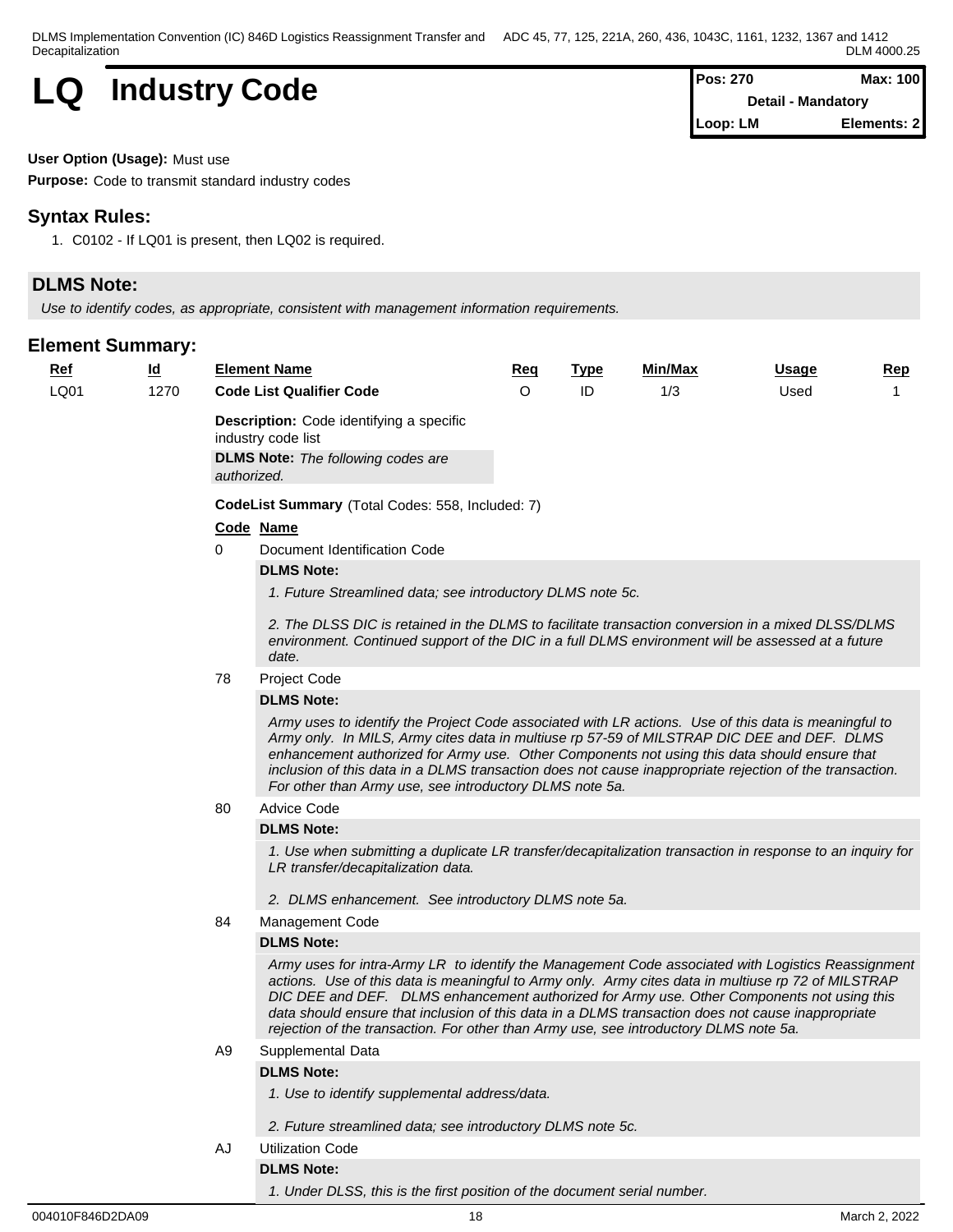|              |  |    | Code Name                                                                 |   |    |      |      |  |  |  |
|--------------|--|----|---------------------------------------------------------------------------|---|----|------|------|--|--|--|
|              |  |    | 2. DLMS enhancement; see introductory DLMS note 5a.                       |   |    |      |      |  |  |  |
|              |  | AK | <b>Distribution Code</b>                                                  |   |    |      |      |  |  |  |
|              |  |    | <b>DLMS Note:</b>                                                         |   |    |      |      |  |  |  |
|              |  |    | 1. Use to identify the DLSS distribution code.                            |   |    |      |      |  |  |  |
|              |  |    | 2. Future Streamlined data; see introductory DLMS note 5c.                |   |    |      |      |  |  |  |
| LQ02<br>1271 |  |    | <b>Industry Code</b>                                                      | X | AN | 1/30 | Used |  |  |  |
|              |  |    | Description: Code indicating a code from a<br>specific industry code list |   |    |      |      |  |  |  |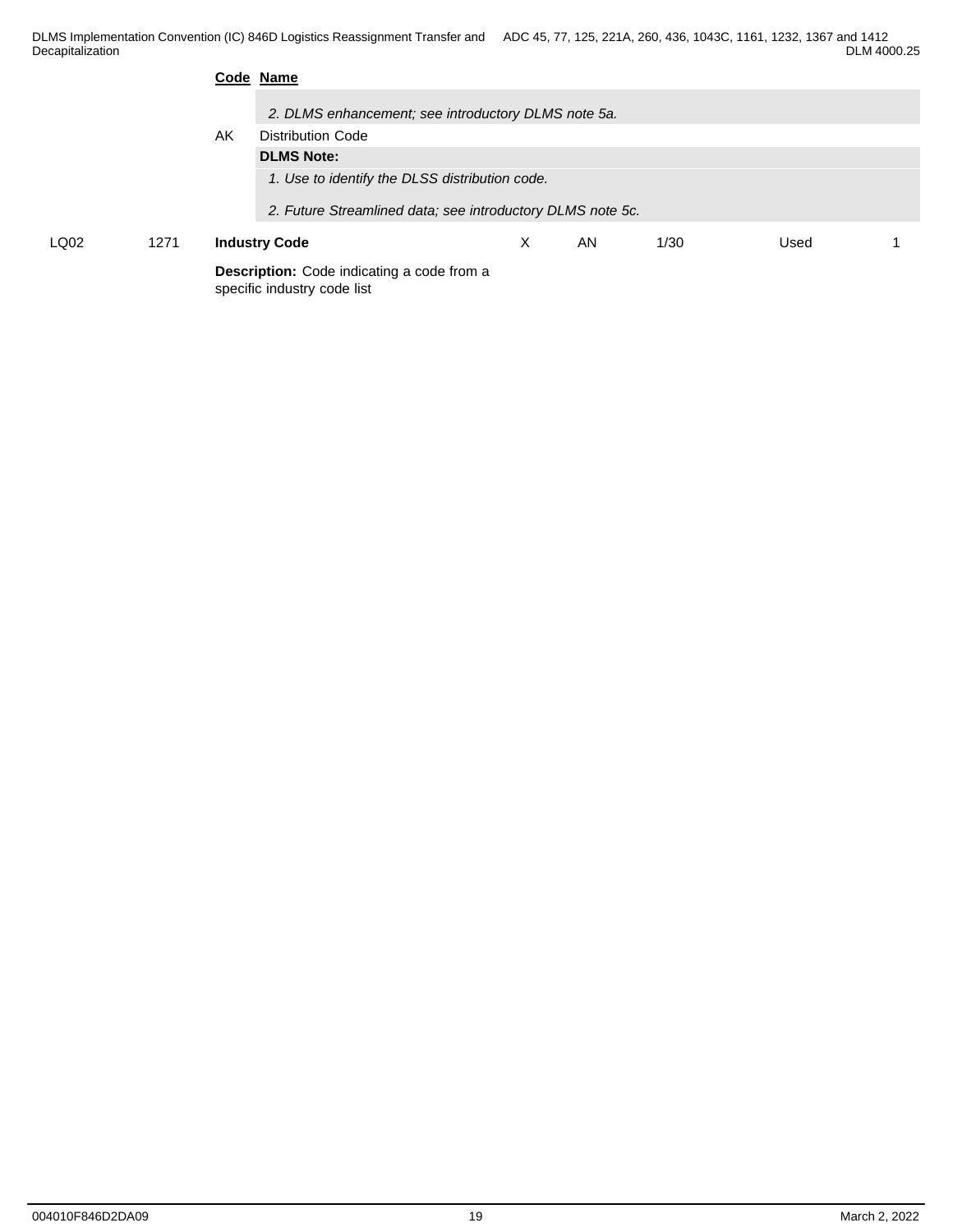

| Pos: 320  | Max: $1$                 |
|-----------|--------------------------|
|           | <b>Detail - Optional</b> |
| Loop: QTY | Elements: 3              |

### **User Option (Usage):** Used

**Purpose:** To specify quantity information

# **Syntax Rules:**

- 1. R0204 At least one of QTY02 or QTY04 is required.
- 2. E0204 Only one of QTY02 or QTY04 may be present.

# **Semantics:**

1. QTY04 is used when the quantity is non-numeric.

# **DLMS Note:**

*1. Use multiple iterations of the 2/QTY/320 loop to stratify quantities by materiel classification.*

*2. Use only in LR transfer/decapitalization report transactions.*

| <b>Ref</b> | $\overline{\mathsf{Id}}$ | <b>Element Name</b>                                                                                                                                                                                                        |                                                                      | Req | <b>Type</b>  | Min/Max | <b>Usage</b> | Rep          |  |
|------------|--------------------------|----------------------------------------------------------------------------------------------------------------------------------------------------------------------------------------------------------------------------|----------------------------------------------------------------------|-----|--------------|---------|--------------|--------------|--|
| QTY01      | 673                      | <b>Quantity Qualifier</b>                                                                                                                                                                                                  |                                                                      | м   | ID           | 2/2     | Must use     | $\mathbf 1$  |  |
|            |                          | <b>Description:</b> Code specifying the type of<br>quantity<br><b>DLMS Note:</b> To reverse all or part of an LR<br>transfer/decapitalization transaction, use a<br>minus sign in front of the quantity being<br>reversed. |                                                                      |     |              |         |              |              |  |
|            |                          | CodeList Summary (Total Codes: 832, Included: 2)<br>Code Name<br><b>Stock Transfers Out</b><br>78<br><b>DLMS Note:</b><br>Use to identify the quantity for an LR transfer transaction.                                     |                                                                      |     |              |         |              |              |  |
|            |                          | V3<br><b>Transfer Quantity</b>                                                                                                                                                                                             |                                                                      |     |              |         |              |              |  |
|            |                          | <b>DLMS Note:</b>                                                                                                                                                                                                          | Use to identify the quantity for an LR decapitalization transaction. |     |              |         |              |              |  |
| QTY02      | 380                      | Quantity                                                                                                                                                                                                                   |                                                                      | X   | $\mathsf{R}$ | 1/15    | Used         |              |  |
|            |                          | <b>Description:</b> Numeric value of quantity<br><b>DLMS Note:</b> 1. Express as a number with<br>no decimals.                                                                                                             |                                                                      |     |              |         |              |              |  |
|            |                          | 2. A field size exceeding 5 positions (seven<br>for FSG 13, ammunition) may not be<br>received or understood by recipient's<br>automated processing system. See<br>introductory DLMS note 5d.                              |                                                                      |     |              |         |              |              |  |
| QTY03      | C001                     | <b>Composite Unit of Measure</b>                                                                                                                                                                                           |                                                                      | O   | Comp         |         | Used         | 1            |  |
|            |                          | Description: To identify a composite unit of<br>measure(See Figures Appendix for<br>examples of use)                                                                                                                       |                                                                      |     |              |         |              |              |  |
| QTY03-01   | 355                      | Unit or Basis for Measurement Code                                                                                                                                                                                         |                                                                      | м   | ID           | 2/2     | Must use     | $\mathbf{1}$ |  |
|            |                          | Description: Code specifying the units in<br>which a value is being expressed, or<br>manner in which a measurement has been<br>taken                                                                                       |                                                                      |     |              |         |              |              |  |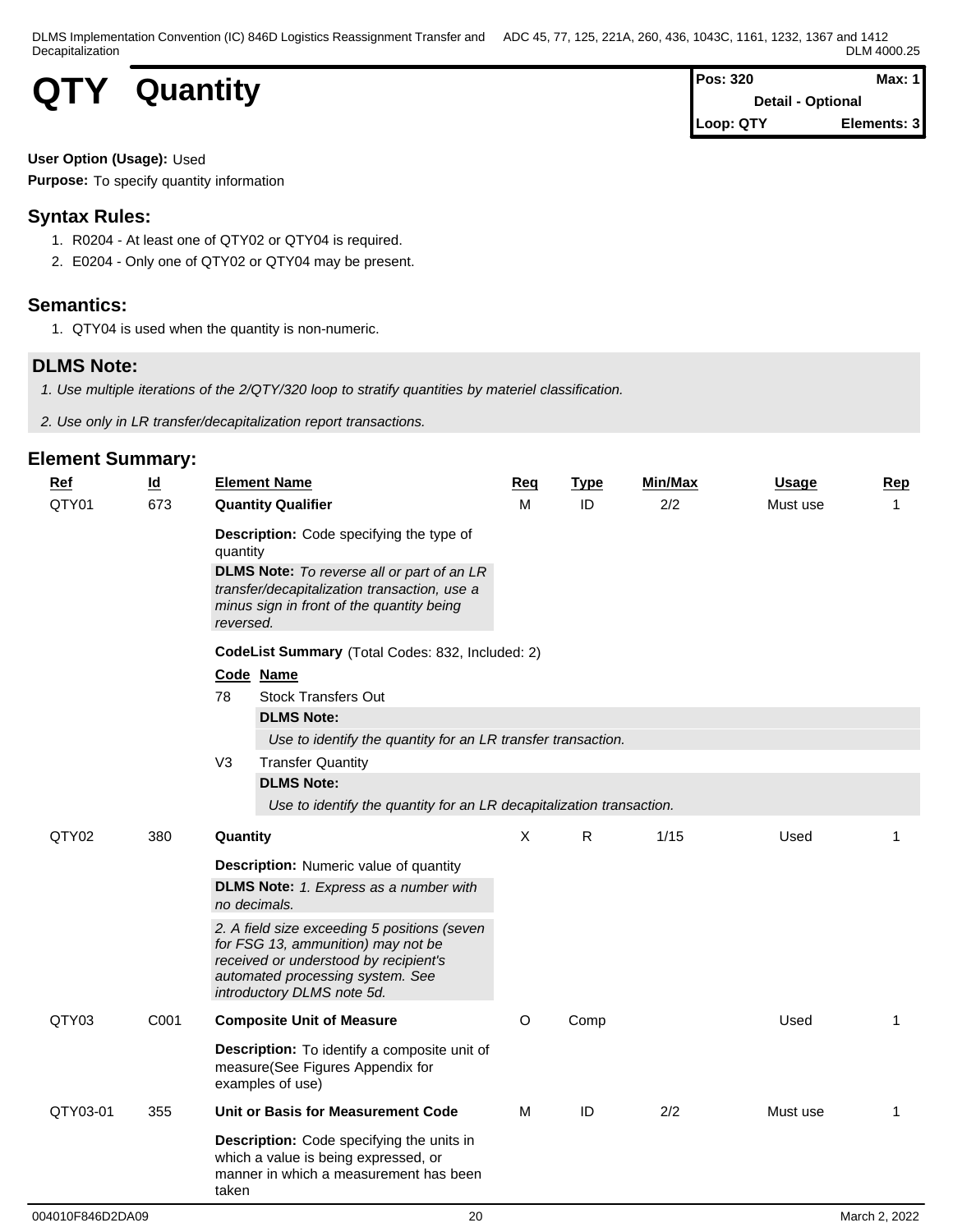| <u>Ref</u> | ıd | Element Name                            |  | <b>Type</b> | Min/Max | <b>Usage</b> | <u>Rep</u> |
|------------|----|-----------------------------------------|--|-------------|---------|--------------|------------|
|            |    | <b>DLMS Note: 1. Use to accommodate</b> |  |             |         |              |            |
|            |    | legacy system requirements.             |  |             |         |              |            |
|            |    | 2. DLMS users see the Unit of Issue and |  |             |         |              |            |

*Purchase Unit Conversion Table for available codes.*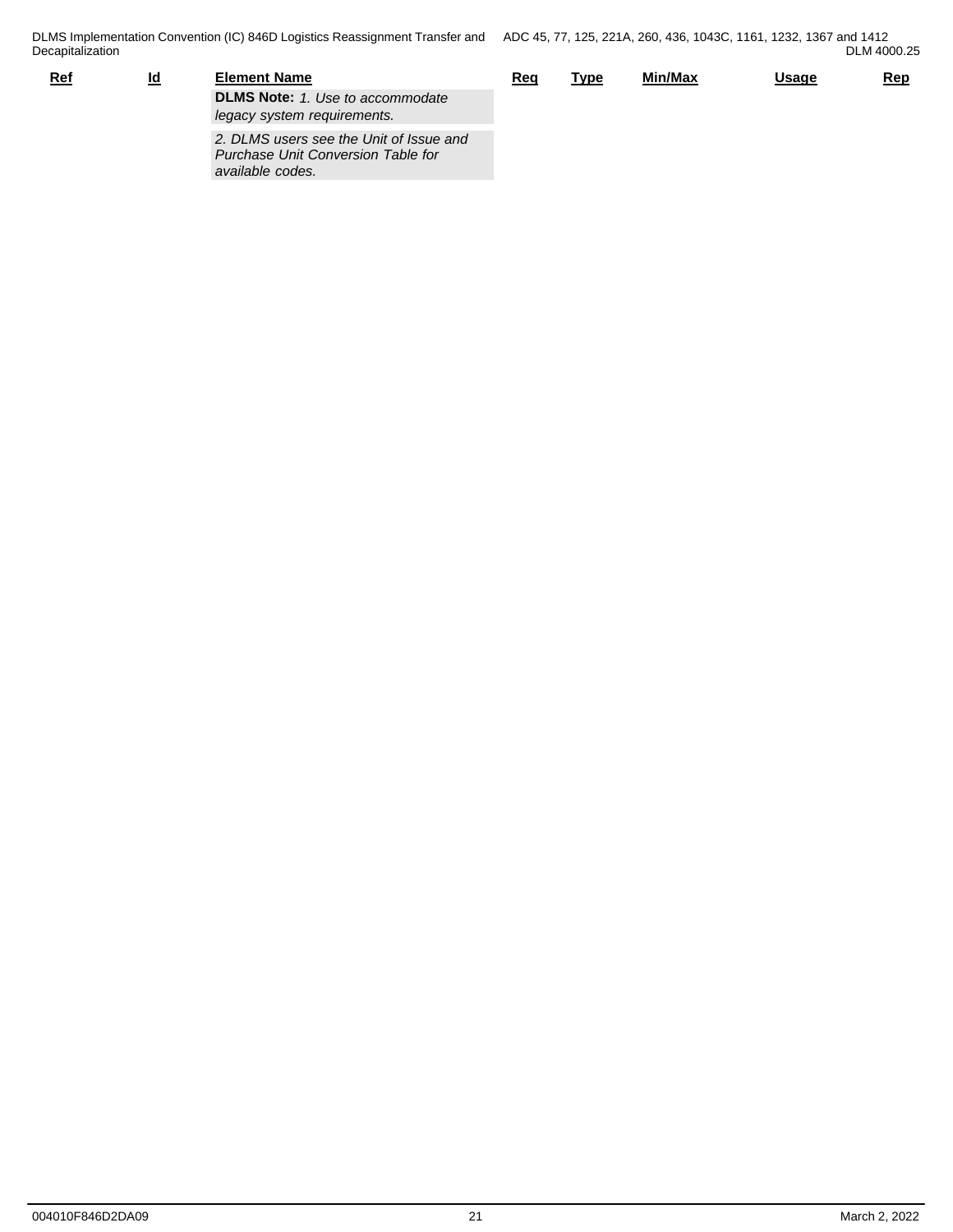# **LM** Code Source Information **Pos:** 375 Max: 1

**Detail - Optional Loop: LM Elements: 1**

**User Option (Usage):** Used

**Purpose:** To transmit standard code list identification information

# **Comments:**

1. LM02 identifies the applicable industry code list source information.

# **DLMS Note:**

*Use the 2/LM/375 loop to identify coded information maintained in department or agency documentation.*

| <b>Ref</b> | <u>ld</u> | <b>Element Name</b>                                                          | <u>Req</u> | <u>Type</u> | <u>Min/Max</u> | <b>Usage</b> | <u>Rep</u> |  |  |  |
|------------|-----------|------------------------------------------------------------------------------|------------|-------------|----------------|--------------|------------|--|--|--|
| LM01       | 559       | <b>Agency Qualifier Code</b>                                                 | M          | ID          | 2/2            | Must use     |            |  |  |  |
|            |           | <b>Description:</b> Code identifying the agency<br>assigning the code values |            |             |                |              |            |  |  |  |
|            |           | CodeList Summary (Total Codes: 176, Included: 1)                             |            |             |                |              |            |  |  |  |
|            |           | Code Name                                                                    |            |             |                |              |            |  |  |  |
|            |           | Department of Defense (DoD)<br>DF                                            |            |             |                |              |            |  |  |  |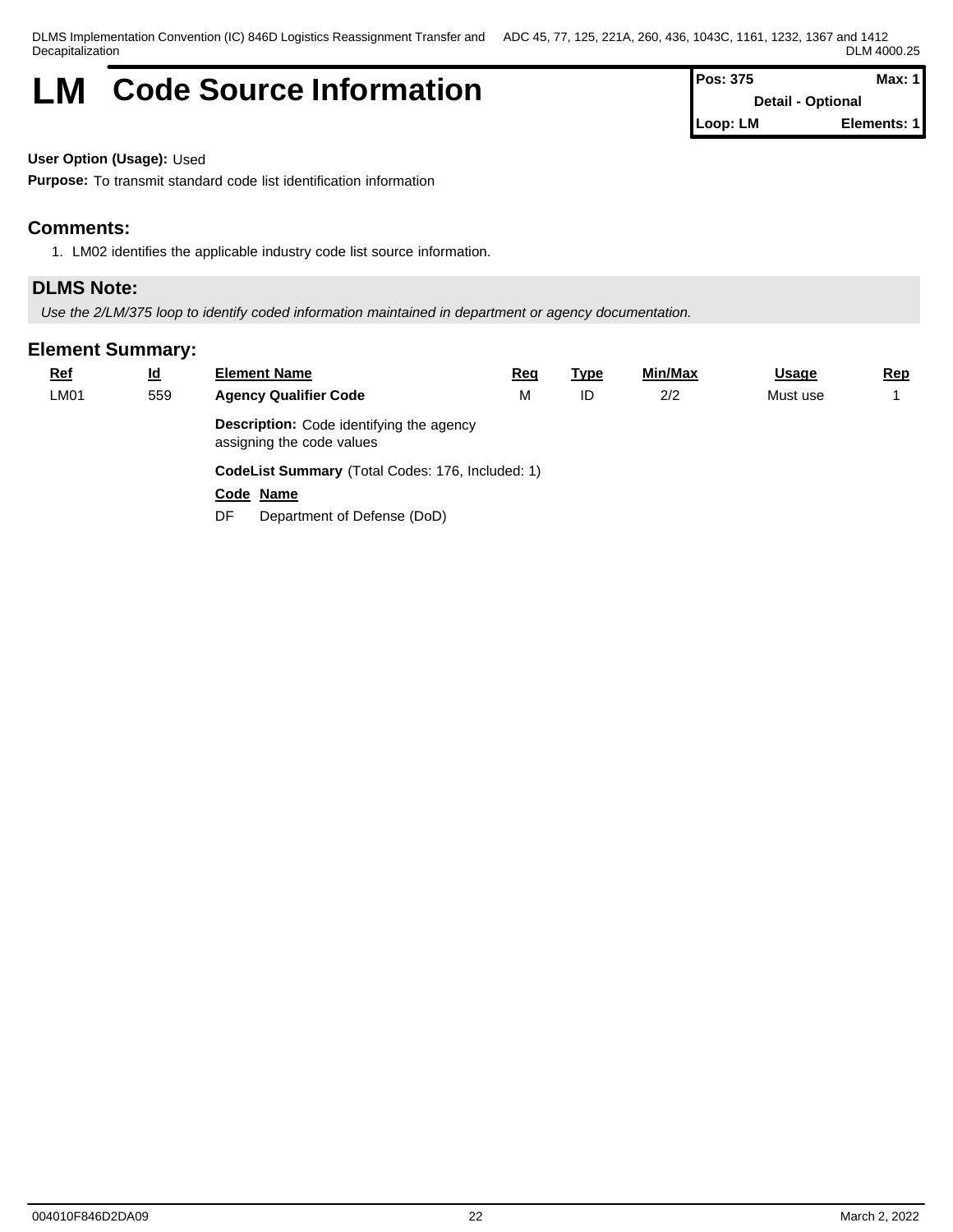| LQ | <b>Industry Code</b> | <b>Pos: 376</b>       | Max: 100 |  |
|----|----------------------|-----------------------|----------|--|
|    |                      | - Mandatory<br>Detail |          |  |

| <b>IPos: 376</b> | Max: 100                  |
|------------------|---------------------------|
|                  | <b>Detail - Mandatory</b> |
| Loop: LM         | Elements: 2               |

### **User Option (Usage):** Must use

**Purpose:** Code to transmit standard industry codes

# **Syntax Rules:**

1. C0102 - If LQ01 is present, then LQ02 is required.

# **DLMS Note:**

*Use to identify codes, as appropriate, consistent with management information requirements.*

| <u>Ref</u> | $\underline{\mathsf{Id}}$ |                                                   | <b>Element Name</b>                                                                                                                                                                                                                                                                 | Req     | <b>Type</b> | Min/Max | <b>Usage</b> | <b>Rep</b> |  |
|------------|---------------------------|---------------------------------------------------|-------------------------------------------------------------------------------------------------------------------------------------------------------------------------------------------------------------------------------------------------------------------------------------|---------|-------------|---------|--------------|------------|--|
| LQ01       | 1270                      |                                                   | <b>Code List Qualifier Code</b>                                                                                                                                                                                                                                                     | $\circ$ | ID          | 1/3     | Used         |            |  |
|            |                           |                                                   | <b>Description:</b> Code identifying a specific<br>industry code list<br>DLMS Note: 1. Use either code 99 or A1<br>(but not both), except for ammunition where<br>both codes may be used. (Use of both<br>codes for ammunition is a DLMS<br>enhancement (see introductory DLMS note |         |             |         |              |            |  |
|            |                           | 2. The following codes are authorized.            |                                                                                                                                                                                                                                                                                     |         |             |         |              |            |  |
|            |                           | CodeList Summary (Total Codes: 558, Included: 11) |                                                                                                                                                                                                                                                                                     |         |             |         |              |            |  |
|            |                           |                                                   | Code Name                                                                                                                                                                                                                                                                           |         |             |         |              |            |  |
|            |                           | 83                                                | <b>Supply Condition Code</b>                                                                                                                                                                                                                                                        |         |             |         |              |            |  |
|            |                           |                                                   | <b>DLMS Note:</b>                                                                                                                                                                                                                                                                   |         |             |         |              |            |  |
|            |                           |                                                   | Used by the gaining ICP.                                                                                                                                                                                                                                                            |         |             |         |              |            |  |
|            |                           | 87                                                | Subsistence Type of Pack Code<br><b>DLMS Note:</b>                                                                                                                                                                                                                                  |         |             |         |              |            |  |
|            |                           |                                                   | 1. Use for subsistence items to identify subsistence type of pack information.<br>2. DLMS enhancement; see introductory DLMS note 5a.                                                                                                                                               |         |             |         |              |            |  |
|            |                           | 99                                                | Purpose Code                                                                                                                                                                                                                                                                        |         |             |         |              |            |  |
|            |                           |                                                   | <b>DLMS Note:</b>                                                                                                                                                                                                                                                                   |         |             |         |              |            |  |
|            |                           |                                                   | Used by the gaining ICP.                                                                                                                                                                                                                                                            |         |             |         |              |            |  |
|            |                           | A1                                                | Ownership Code                                                                                                                                                                                                                                                                      |         |             |         |              |            |  |
|            |                           |                                                   | <b>DLMS Note:</b>                                                                                                                                                                                                                                                                   |         |             |         |              |            |  |
|            |                           |                                                   | Used by the gaining ICP.                                                                                                                                                                                                                                                            |         |             |         |              |            |  |
|            |                           | A9                                                | Supplemental Data                                                                                                                                                                                                                                                                   |         |             |         |              |            |  |
|            |                           |                                                   | <b>DLMS Note:</b>                                                                                                                                                                                                                                                                   |         |             |         |              |            |  |
|            |                           |                                                   | 1. Use to identify supplemental address/data.                                                                                                                                                                                                                                       |         |             |         |              |            |  |
|            |                           |                                                   | 2. Future streamlined data; see introductory DLMS note 5c.                                                                                                                                                                                                                          |         |             |         |              |            |  |
|            |                           | AJ                                                | <b>Utilization Code</b>                                                                                                                                                                                                                                                             |         |             |         |              |            |  |
|            |                           |                                                   | <b>DLMS Note:</b>                                                                                                                                                                                                                                                                   |         |             |         |              |            |  |
|            |                           |                                                   | 1. Under DLSS, this is the first position of the document serial number.                                                                                                                                                                                                            |         |             |         |              |            |  |
|            |                           |                                                   | 2. DLMS enhancement; see introductory DLMS note 5a.                                                                                                                                                                                                                                 |         |             |         |              |            |  |
|            |                           | GQ                                                | <b>Group Qualifier Code</b>                                                                                                                                                                                                                                                         |         |             |         |              |            |  |
|            |                           |                                                   | <b>DLMS Note:</b>                                                                                                                                                                                                                                                                   |         |             |         |              |            |  |
|            |                           |                                                   | Use to identify the Material Management Aggregation Code (MMAC) for NSNs to be managed by a                                                                                                                                                                                         |         |             |         |              |            |  |
|            |                           |                                                   | specific manager (i.e., System, program, aggregation, selected FSC, technology group). This is an Air                                                                                                                                                                               |         |             |         |              |            |  |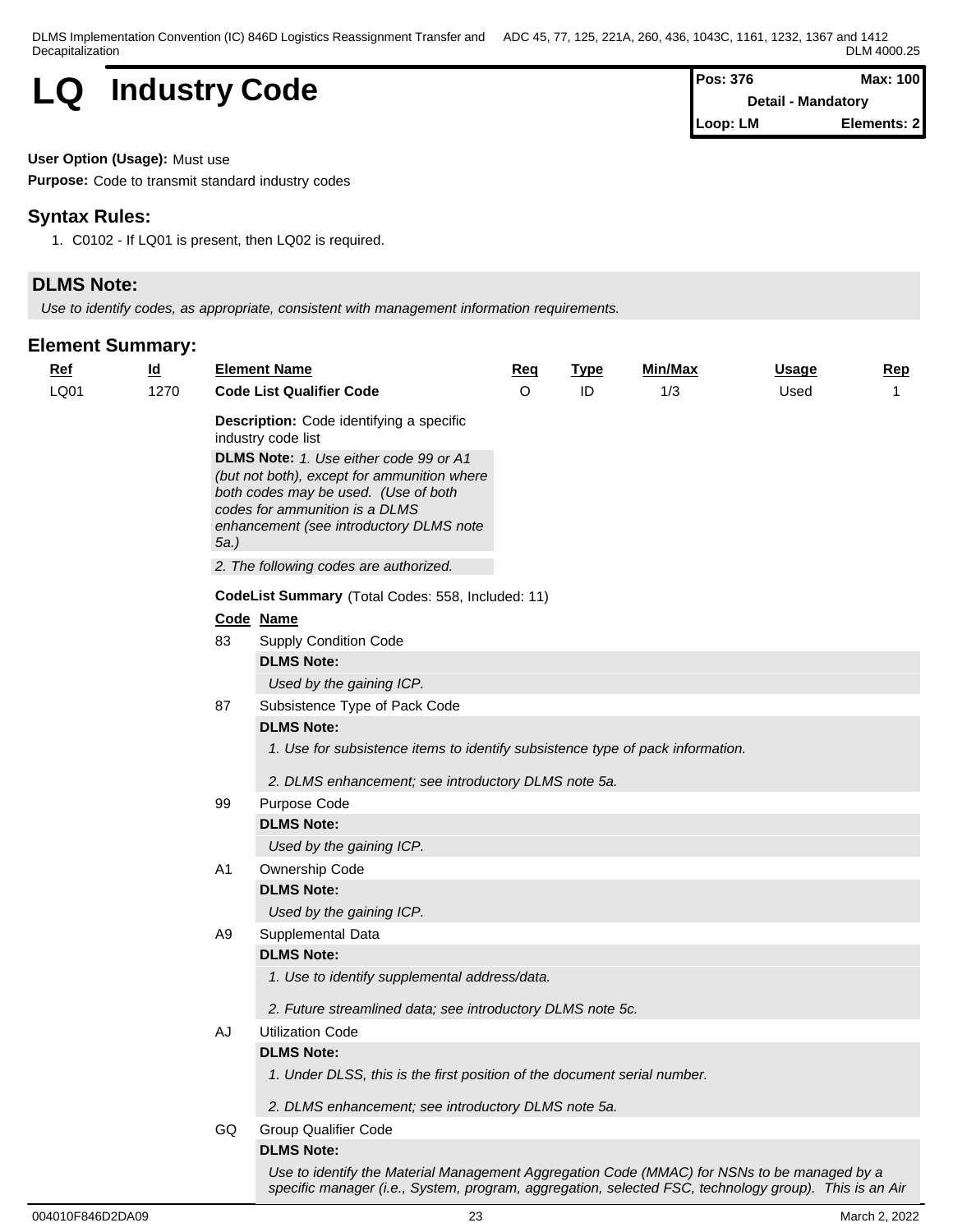#### **Code Name**

*Force-unique data element meaningful to the Air Force only. Non-Air Force components perpetuate without action.* 

*A data maintenance action was approved in version 5010. The approved code/name is "MAC – Material Management Aggregation Code". The code source is identified as the Air Force Manual (AFMAN) 23-110, Volumes 1 and 2.*

COG Cognizance Symbol

### **DLMS Note:**

*Use to identify the material cognizance symbol (COG) of the end item. Indicate NSL for non-stock numbered listed items. This is a Navy-unique data element meaningful to Navy only; Non-Navy Components are to perpetuate without action.*

#### IMC Item Management Code

#### **DLMS Note:**

*Use to identify the Item Management Code (IMC) for integrated material management. This is a Navy-unique data element meaningful to Navy only; Non-Navy Components are to perpetuate without action.*

#### MCC Material Control Code

### **DLMS Note:**

*Use to identify the Material Control Code (MCC) for special inventory reporting. This is a Navy-unique data element meaningful to Navy only; Non-Navy Components are to perpetuate without action.*

#### SMI Special Material Identification Code

### **DLMS Note:**

*Use to identify the Special Material Identification Code (SMIC) for an end item. This is a Navy-unique data element meaningful to Navy only; Non-Navy Components are to perpetuate without action.*

#### LQ02 1271 **Industry Code**

X AN 1/30 Used 1

**Description:** Code indicating a code from a specific industry code list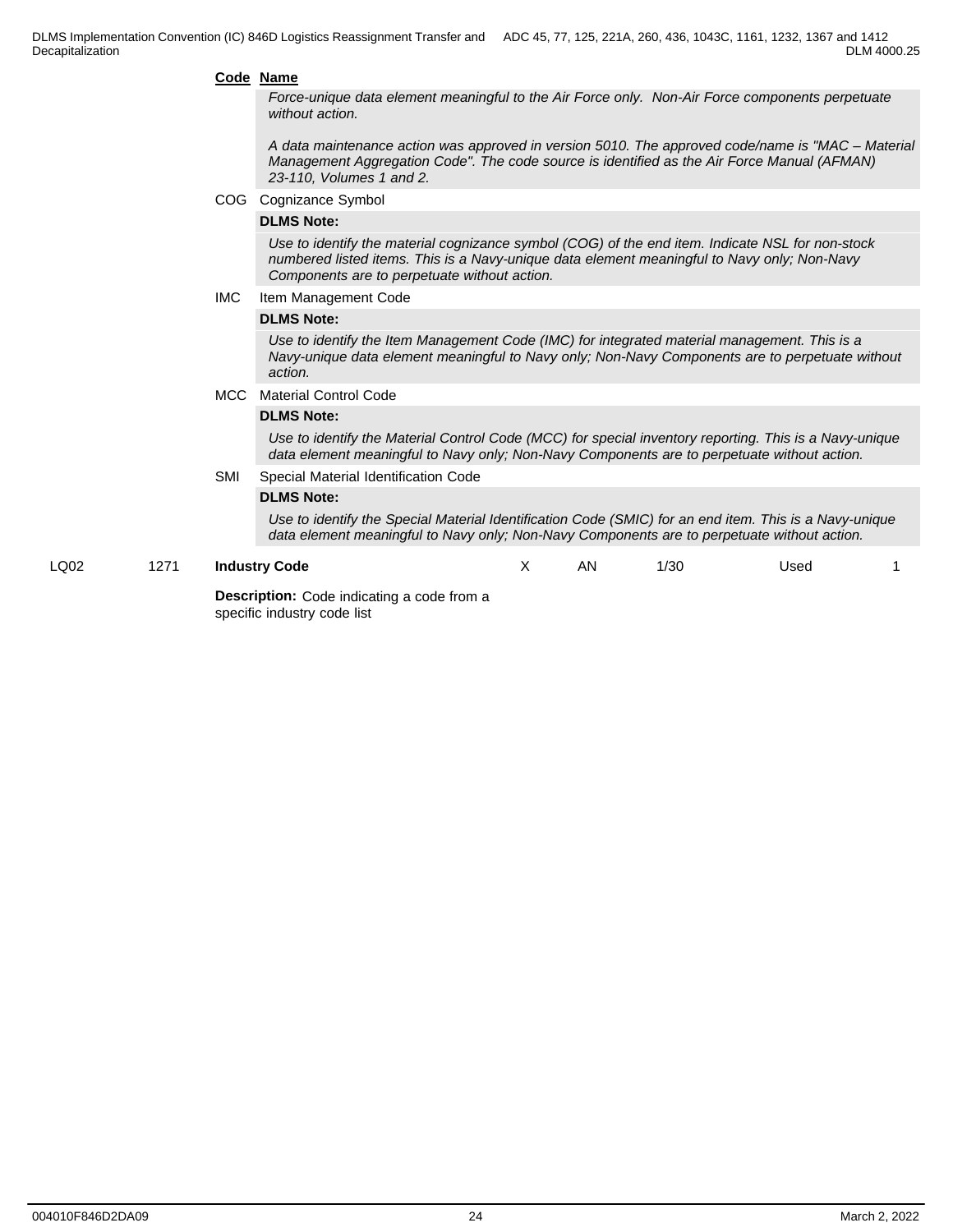|           |             | <b>Pos: 450</b>          | Max: 1      |  |
|-----------|-------------|--------------------------|-------------|--|
| <b>N1</b> | <b>Name</b> | <b>Detail - Optional</b> |             |  |
|           |             | Loop: N1                 | Elements: 4 |  |

### **User Option (Usage):** Used

**Purpose:** To identify a party by type of organization, name, and code

# **Syntax Rules:**

- 1. R0203 At least one of N102 or N103 is required.
- 2. P0304 If either N103 or N104 is present, then the other is required.

### **Comments:**

- 1. This segment, used alone, provides the most efficient method of providing organizational identification. To obtain this efficiency the "ID Code" (N104) must provide a key to the table maintained by the transaction processing party.
- 2. N105 and N106 further define the type of entity in N101.

# **DLMS Note:**

*1. Must use one iteration to identify the organization to receive the transaction.*

*2. Use to identify the storage location.*

| Ref              | <u>ld</u> |           | <b>Element Name</b>                                                                                                                                                                                                                                                                                                                                                                                                                                                                                                                                                                                                                                                                                                                                                                                                                                                        | Req      | <b>Type</b> | Min/Max | <b>Usage</b> | <b>Rep</b> |  |  |
|------------------|-----------|-----------|----------------------------------------------------------------------------------------------------------------------------------------------------------------------------------------------------------------------------------------------------------------------------------------------------------------------------------------------------------------------------------------------------------------------------------------------------------------------------------------------------------------------------------------------------------------------------------------------------------------------------------------------------------------------------------------------------------------------------------------------------------------------------------------------------------------------------------------------------------------------------|----------|-------------|---------|--------------|------------|--|--|
| N <sub>101</sub> | 98        |           | <b>Entity Identifier Code</b>                                                                                                                                                                                                                                                                                                                                                                                                                                                                                                                                                                                                                                                                                                                                                                                                                                              | м        | ID          | 2/3     | Must use     | 1          |  |  |
|                  |           | or ZP.    | Description: Code identifying an<br>organizational entity, a physical location,<br>property or an individual<br><b>DLMS Note:</b> 1. Use only one of codes ZN<br>2. The following codes are authorized.                                                                                                                                                                                                                                                                                                                                                                                                                                                                                                                                                                                                                                                                    |          |             |         |              |            |  |  |
|                  |           |           | CodeList Summary (Total Codes: 1312, Included: 4)                                                                                                                                                                                                                                                                                                                                                                                                                                                                                                                                                                                                                                                                                                                                                                                                                          |          |             |         |              |            |  |  |
|                  |           | Code Name |                                                                                                                                                                                                                                                                                                                                                                                                                                                                                                                                                                                                                                                                                                                                                                                                                                                                            |          |             |         |              |            |  |  |
|                  |           | LG        | Location of Goods                                                                                                                                                                                                                                                                                                                                                                                                                                                                                                                                                                                                                                                                                                                                                                                                                                                          |          |             |         |              |            |  |  |
|                  |           |           | <b>DLMS Note:</b>                                                                                                                                                                                                                                                                                                                                                                                                                                                                                                                                                                                                                                                                                                                                                                                                                                                          |          |             |         |              |            |  |  |
|                  |           |           | Use for LR transfer/decapitalization transactions to identify the storage location of the materiel being<br>logistically reassigned.                                                                                                                                                                                                                                                                                                                                                                                                                                                                                                                                                                                                                                                                                                                                       |          |             |         |              |            |  |  |
|                  |           | ZD.       | Party to Receive Reports                                                                                                                                                                                                                                                                                                                                                                                                                                                                                                                                                                                                                                                                                                                                                                                                                                                   |          |             |         |              |            |  |  |
|                  |           |           | <b>DLMS Note:</b><br>Authorized for use for Air Force GFP accountability to identify the Air Force program manager in the<br>accountable property system of record (APSR) when the contractor inventory control point (CICP) must<br>report an image of this transaction to a separately maintained property system. Must identify the<br>program manager by RIC (2/N103 qualifier M4). If the program manager DoDAAC does not have an<br>assigned RIC, use the generic Air Force GFP APSR RIC with 2/N106=PK and use a second iteration of<br>the N1 loop (repeating Code ZD without 2/N106=PK) to provide the program manager DoDAAC. Use in<br>conjunction with N106 Code PK to provide an image of the transaction (image is identified by<br>1/BIA06/020 Action Code FI) to update the APSR associated with the CICP identified in 1/N101/080).<br>Refer to ADC 1232. |          |             |         |              |            |  |  |
|                  |           | ZN.       | Losing Inventory Manager                                                                                                                                                                                                                                                                                                                                                                                                                                                                                                                                                                                                                                                                                                                                                                                                                                                   |          |             |         |              |            |  |  |
|                  |           |           | <b>DLMS Note:</b>                                                                                                                                                                                                                                                                                                                                                                                                                                                                                                                                                                                                                                                                                                                                                                                                                                                          |          |             |         |              |            |  |  |
|                  |           |           | Use for LR transfer/decapitalization transactions to identify the losing inventory manager.                                                                                                                                                                                                                                                                                                                                                                                                                                                                                                                                                                                                                                                                                                                                                                                |          |             |         |              |            |  |  |
|                  |           | ΖP        | Gaining Inventory Manager<br><b>DLMS Note:</b><br>Use for LR transfer/decapitalization transactions to identify the gaining inventory manager.                                                                                                                                                                                                                                                                                                                                                                                                                                                                                                                                                                                                                                                                                                                             |          |             |         |              |            |  |  |
| N <sub>103</sub> | 66        |           | <b>Identification Code Qualifier</b>                                                                                                                                                                                                                                                                                                                                                                                                                                                                                                                                                                                                                                                                                                                                                                                                                                       | $\times$ | ID          | 1/2     | Used         |            |  |  |
|                  |           |           | <b>Description:</b> Code designating the                                                                                                                                                                                                                                                                                                                                                                                                                                                                                                                                                                                                                                                                                                                                                                                                                                   |          |             |         |              |            |  |  |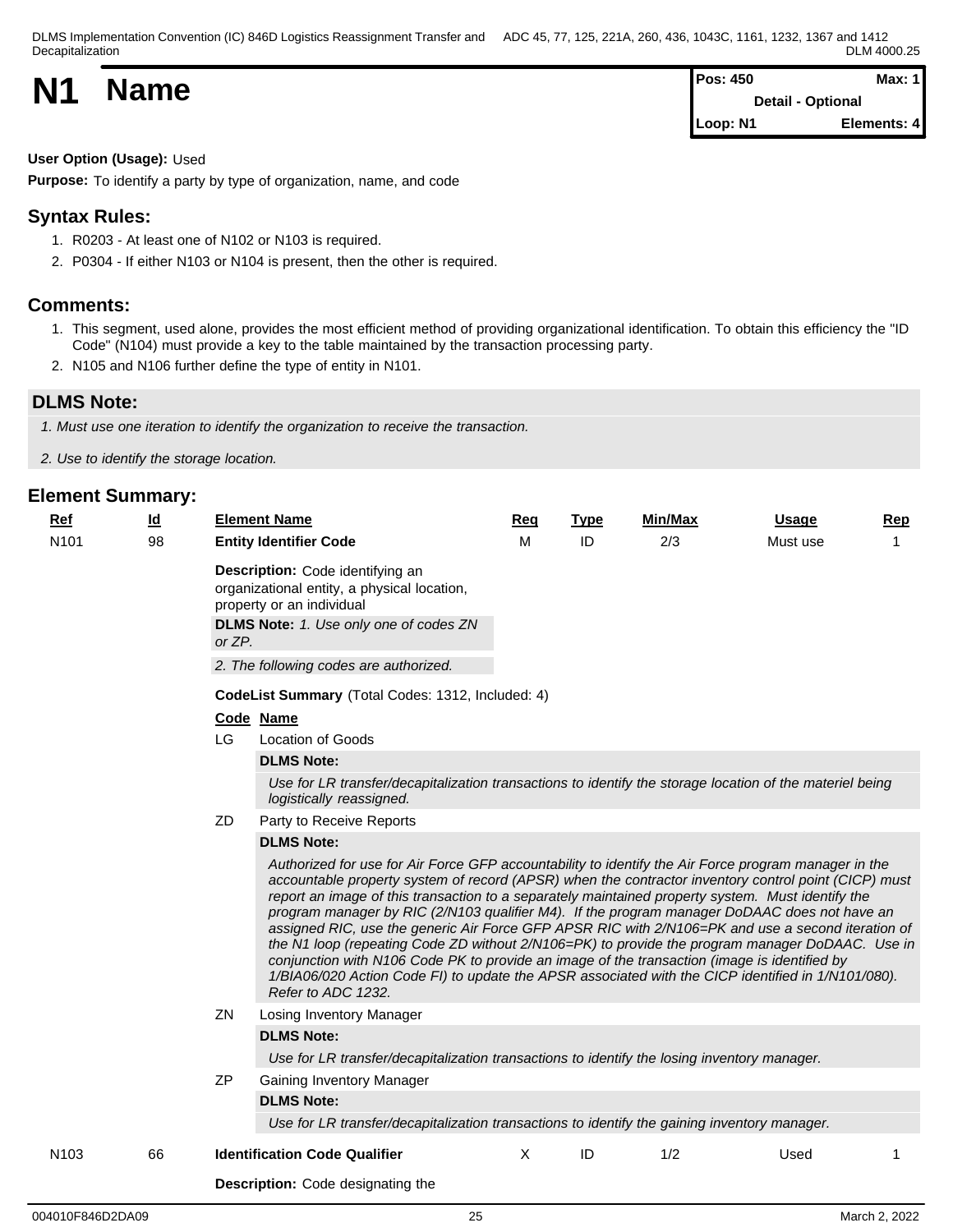| Ref              | $\underline{\mathsf{Id}}$ |                                                                                                              | <b>Element Name</b><br>system/method of code structure used for<br>Identification Code (67)                                                                                                                                                 | Rea     | <b>Type</b> | Min/Max | <b>Usage</b> | <u>Rep</u> |
|------------------|---------------------------|--------------------------------------------------------------------------------------------------------------|---------------------------------------------------------------------------------------------------------------------------------------------------------------------------------------------------------------------------------------------|---------|-------------|---------|--------------|------------|
|                  |                           | CodeList Summary (Total Codes: 215, Included: 2)                                                             |                                                                                                                                                                                                                                             |         |             |         |              |            |
|                  |                           |                                                                                                              | Code Name                                                                                                                                                                                                                                   |         |             |         |              |            |
|                  |                           | 10                                                                                                           | Department of Defense Activity Address Code (DODAAC)                                                                                                                                                                                        |         |             |         |              |            |
|                  |                           |                                                                                                              | <b>DLMS Note:</b>                                                                                                                                                                                                                           |         |             |         |              |            |
|                  |                           |                                                                                                              | DLMS enhancement; see introductory DLMS note 5a.                                                                                                                                                                                            |         |             |         |              |            |
|                  |                           | M4                                                                                                           | Department of Defense Routing Identifier Code (RIC)                                                                                                                                                                                         |         |             |         |              |            |
| N <sub>104</sub> | 67                        |                                                                                                              | <b>Identification Code</b>                                                                                                                                                                                                                  | X       | AN          | 2/80    | Used         | -1         |
|                  |                           | other code                                                                                                   | Description: Code identifying a party or                                                                                                                                                                                                    |         |             |         |              |            |
| N <sub>106</sub> | 98                        |                                                                                                              | <b>Entity Identifier Code</b>                                                                                                                                                                                                               | $\circ$ | ID          | 2/3     | Used         |            |
|                  |                           | Description: Code identifying an<br>organizational entity, a physical location,<br>property or an individual |                                                                                                                                                                                                                                             |         |             |         |              |            |
|                  |                           | CodeList Summary (Total Codes: 1312, Included: 2)                                                            |                                                                                                                                                                                                                                             |         |             |         |              |            |
|                  |                           |                                                                                                              | Code Name                                                                                                                                                                                                                                   |         |             |         |              |            |
|                  |                           | <b>PK</b>                                                                                                    | Party to Receive Copy                                                                                                                                                                                                                       |         |             |         |              |            |
|                  |                           |                                                                                                              | <b>DLMS Note:</b>                                                                                                                                                                                                                           |         |             |         |              |            |
|                  |                           |                                                                                                              | Authorized for Air Force GFP accountability, use with N101Code ZD to provide an image of an LR<br>Transfer/Decapitalization transaction to the APSR. Do not use N106 Code TO with the Air Force CICP<br>transaction image sent to the APSR. |         |             |         |              |            |
|                  |                           | <b>TO</b>                                                                                                    | Message To                                                                                                                                                                                                                                  |         |             |         |              |            |
|                  |                           |                                                                                                              | <b>DLMS Note:</b>                                                                                                                                                                                                                           |         |             |         |              |            |
|                  |                           |                                                                                                              | Must use with 2/N101/450 code ZN or ZP to indicate the organization cited in N104 is receiving the<br>transaction.                                                                                                                          |         |             |         |              |            |